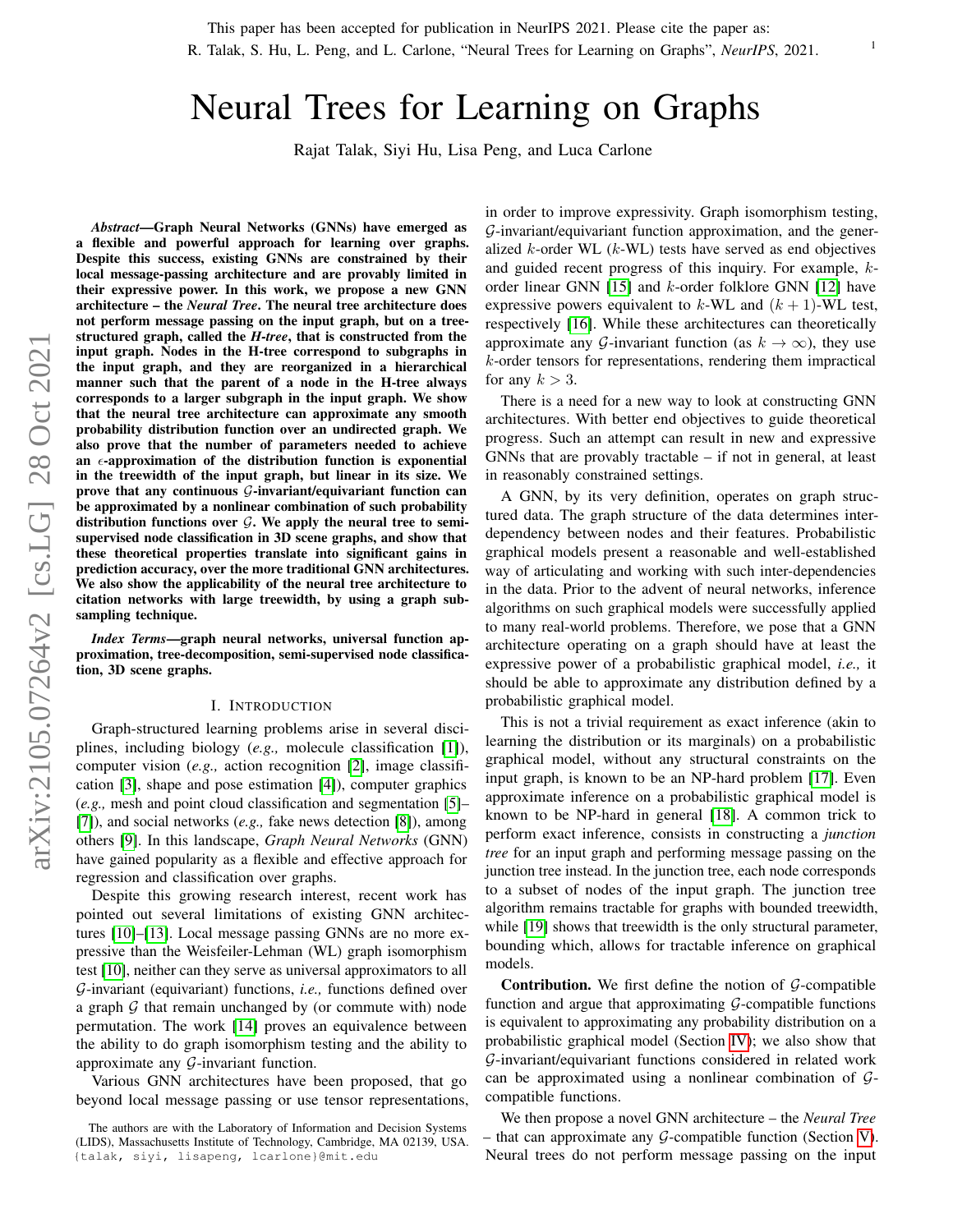graph, but on a tree-structured graph, called the *H-tree*, that is constructed from the input graph. Each node in the Htree corresponds to a subgraph of the input graph. These subgraphs are arranged hierarchically in the H-tree such that the parent of a node in the H-tree always corresponds to a larger subgraph in the input graph. The leaf nodes in the H-tree correspond to singleton subsets (*i.e.,* individual nodes) of the input graph. The H-tree is constructed by recursively computing tree decompositions of the input graph and its subgraphs, and attaching them to one another to form a hierarchy. Neural message passing on the H-tree generates representations for all the nodes and important subgraphs of the input graph.

We next prove that the neural tree architecture can approximate any smooth  $G$ -compatible function defined over a given undirected graph (Section [VI\)](#page-4-0). We also bound the number of parameters required by a neural tree architecture to obtain an  $\epsilon$ approximation of an arbitrary (smooth)  $G$ -compatible function. We show that the number of parameters increases exponentially in the treewidth of the input graph, but only linearly in the input graphs size. Thus, for graphs with bounded treewidth, the neural tree can tractably approximate any smooth distribution function.

We apply the neural tree architecture for semi-supervised node classification in 3D scene graphs and citation networks (Section [VII\)](#page-5-0). Our experiments on 3D scene graphs demonstrate that neural trees outperform standard, local message passing GNNs, by a large margin. Citation networks on the other hand, typically have large treewidth; therefore we make use of a recently proposed bounded treewidth graph sub-sampling algorithm [\[20\]](#page-8-17), that sub-samples the input graph (*i.e.,* removes edges) to reduce its treewidth to a specified number. We show that applying the neural tree architecture in conjunction with such sub-sampling algorithm makes our architecture scalable to large graphs while still preserving its advantage over traditional architectures. Our code is publically available at [https://github.](https://github.com/MIT-SPARK/neural_tree) [com/MIT-SPARK/neural\\_tree](https://github.com/MIT-SPARK/neural_tree)

#### II. RELATED WORK

Expressive Power of Graph Neural Networks. Since the seminal works [\[21\]](#page-8-18), [\[22\]](#page-8-19), various GNN architectures have been proposed including Graph Convolutional Networks (GCN) [\[9\]](#page-8-7), [\[23\]](#page-8-20), [\[23\]](#page-8-20)–[\[25\]](#page-8-21), Message Passing Neural Networks (MPNN) [\[26\]](#page-8-22), GraphSAGE [\[27\]](#page-8-23), Graph Attention Networks (GAT) [\[28\]](#page-8-24)–[\[30\]](#page-8-25), message passing GNN [\[26\]](#page-8-22). Limited expressive power of these standard GNNs has been a major concern. For instance, it is known that local message passing GNNs can neither distinguish between non-isomorphic graphs (provably worse than the 1-Weisfeiler-Lehman (WL) test) [\[10\]](#page-8-8), [\[11\]](#page-8-26), nor can they compute even simple graph properties [\[31\]](#page-8-27).

Many GNN architectures have been proposed to overcome this expressivity bottleneck. Graph substructure network is proposed in [\[13\]](#page-8-9) and is shown to be more powerful than the 1- WL test. *k*-order GNNs, in which message passing is performed among a subset of nodes in the input graph, is shown to have expressive power equivalent to the generalized  $k$ -WL test [\[11\]](#page-8-26), [\[12\]](#page-8-12). It is generally understood that to improve the expressivity of GNNs one has to extract features corresponding to important

subgraphs, and operate on them. A hierarchical architecture that pools a representation vector from a subset of nodes, at each layer, is proposed in [\[32\]](#page-8-28), while a hierarchical graph neural network for node clustering is proposed in [\[33\]](#page-8-29). A junction-tree based message passing GNN is proposed for molecular graph generation in [\[34\]](#page-8-30).

Graph neural networks have been investigated as function approximators since the beginning. [\[35\]](#page-8-31) introduces the notion of *unfolding equivalence* and derives a universal approximation result for graph neural networks. Recent research in developing expressive GNN architectures has been towards approximating graph invariant/equivariant functions [\[12\]](#page-8-12), [\[15\]](#page-8-11), [\[36\]](#page-8-32)–[\[38\]](#page-8-33). While, invariance and equivariance are desirable properties, the problem of designing GNNs that are universal approximators of G-invariant/equivariant functions has been difficult. For instance, the k-order GNNs [\[12\]](#page-8-12), [\[15\]](#page-8-11) can provably approximate any graph invariant function, but only as  $k \to \infty$ , rendering them impractical [\[16\]](#page-8-13). An equivalence between designing GNN architectures to approximate graph invariant functions and graph isomorphism testing is shown in [\[14\]](#page-8-10). The generalization power of GNNs has also been investigated in [\[31\]](#page-8-27), [\[39\]](#page-8-34)–[\[41\]](#page-8-35).

Scene Graphs. Scene graphs are a popular model to abstract information in images or model 3D environments. 2D scene graphs have been used in image retrieval [\[42\]](#page-8-36), caption generation [\[43\]](#page-8-37), [\[44\]](#page-8-38), visual question answering [\[45\]](#page-8-39), [\[46\]](#page-8-40), and relationship detection [\[47\]](#page-8-41). GNNs are a popular tool for joint object labels and/or relationship inference on scene graphs [\[48\]](#page-8-42)– [\[51\]](#page-9-0). Recently, there has been a growing interest towards *3D* scene graphs, which are constructed from 3D data, such as meshes [\[52\]](#page-9-1), point clouds [\[53\]](#page-9-2), or raw sensor data [\[54\]](#page-9-3), [\[55\]](#page-9-4). GNNs have been very recently applied to 3D scene graphs for scene layout prediction [\[53\]](#page-9-2) or object search [\[56\]](#page-9-5).

#### III. PROBLEM STATEMENT AND PRELIMINARIES

In this section, we state the node classification problem and review standard graph neural networks.

Problem. We focus on the standard problem of *semisupervised node classification* [\[23\]](#page-8-20). We are given a graph  $\mathcal{G} = (\mathcal{V}, \mathcal{E})$  along with node features  $\mathbf{X} = (\mathbf{x}_v)_{v \in \mathcal{V}}$ ; where  $x_v$  denotes the node feature of node  $v \in V$ . The graph is not necessarily connected. A subset of nodes  $A \subset V$  in  $G$  are labeled, *i.e.*,  $\{z_v \in \mathcal{L} \mid v \in \mathcal{A}\}\$ is given; here  $z_v$  denotes the label for node  $v$  and  $\mathcal L$  the finite set of label classes. We need to design a model to predict the labels of all the unlabeled nodes  $v \in V \backslash A$  $v \in V \backslash A$ . See Appendix A for the notation used in the paper.

Graph Neural Networks (GNN). Various GNN architectures have been successfully applied to solve the node classification problem [\[10\]](#page-8-8), [\[23\]](#page-8-20), [\[27\]](#page-8-23), [\[28\]](#page-8-24), [\[34\]](#page-8-30). Standard GNN architectures construct representation vectors for each node in G by iteratively aggregating representation vectors of its neighboring nodes. At iteration  $t$ , the representation vector of node  $v$  is generated as follows:

$$
h_v^t = \text{AGG}_t\left(h_v^{t-1}, \{(h_u^{t-1}, \kappa_{u,v}) \mid u \in \mathcal{N}_{\mathcal{G}}(v)\}\right), \quad (1)
$$

with  $h_v^0 \triangleq \mathbf{x}_v, \forall v \in \mathcal{V}$ ; where  $\mathcal{N}_{\mathcal{G}}(v)$  denotes the set of neighbors of node  $v$  in graph  $G$  and the aggregation function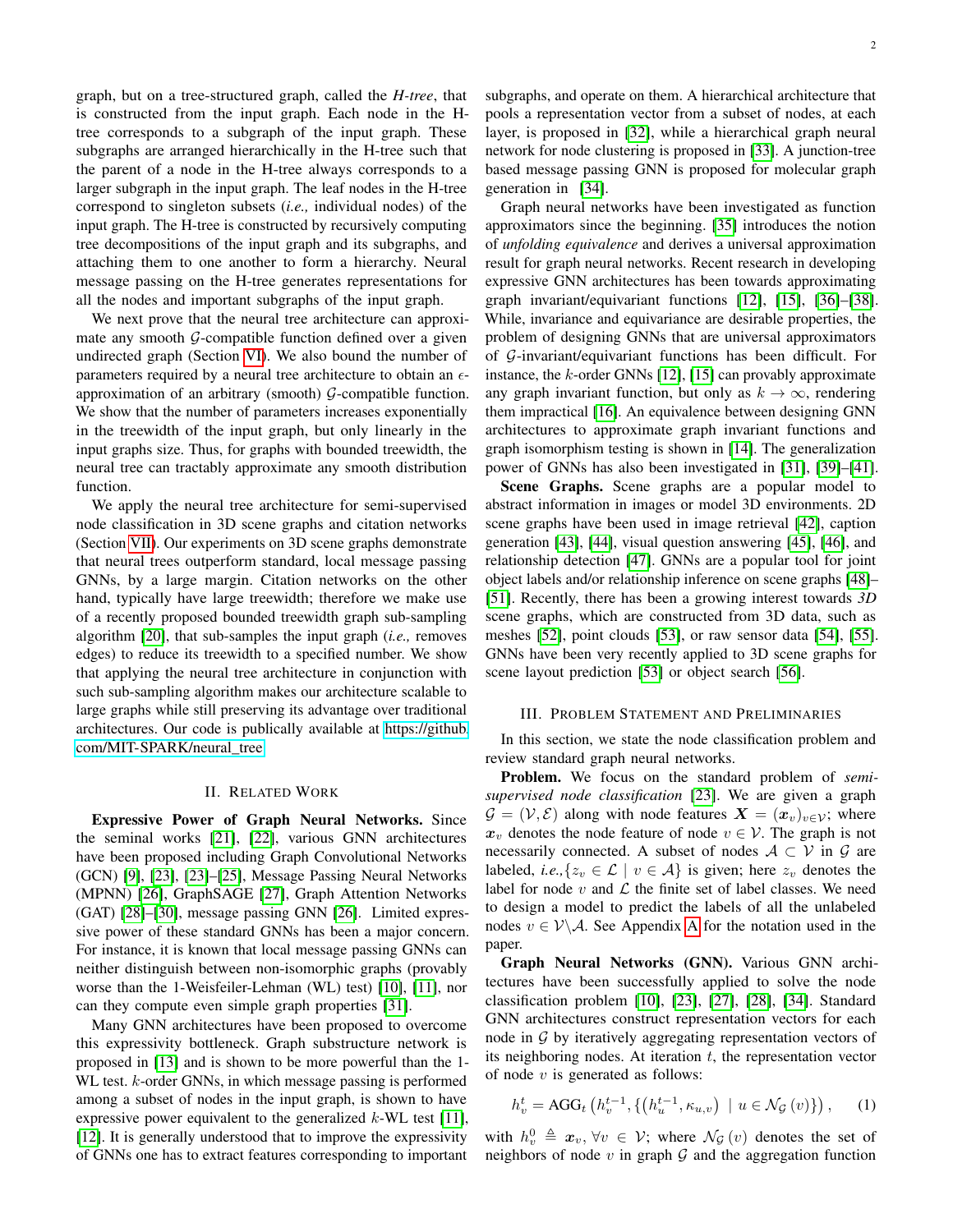AGG<sub>t</sub> can depend on the trainable edge parameters  $\kappa_{u,v}$ . This process of sharing and aggregating representation vectors among neighboring nodes in G is often called *message passing*. This procedure runs for a fixed number of iterations T. The node labels are then generated from the representation vectors at the final iteration  $T$ . Node labels are extracted as

<span id="page-2-4"></span>
$$
y_v = \text{READ}(h_v^T),\tag{2}
$$

for all  $v \in V$ . The functions AGG<sub>t</sub> and READ are modeled as single or multi-layer perceptrons.

#### IV. GRAPH COMPATIBLE FUNCTIONS

<span id="page-2-0"></span>We start by defining a class of  $G$ -compatible functions.  $G$ compatible functions allow us to establish connections with probabilistic graphical models and the  $G$ -invaraint/equivariant functions.

<span id="page-2-3"></span>*Definition 1 (*G*-compatible functions):* We say that a function  $f : (\times_{v \in \mathcal{V}} \mathbb{X}_v, \mathcal{G}) \to \mathbb{R}$  is compatible with graph  $\mathcal{G}$  or  $\mathcal{G}$ compatible if it can be factorized as

<span id="page-2-5"></span>
$$
f(\boldsymbol{X}) = \sum_{C \in \mathcal{C}(\mathcal{G})} \theta_C(\boldsymbol{x}_C), \tag{3}
$$

where  $\mathcal{C}(\mathcal{G})$  denotes the collection of all maximal cliques in  $\mathcal{G}$ and  $\theta_C$  is some function that maps  $\times_{v \in C}\mathbb{X}_v$  (the set of node features in the clique  $C$ ) to a real number.

Compatible functions arise in probabilistic graphical models; for instance, the logarithm of a joint probability distribution is a compatible function (see Appendix [B](#page-9-7) for more examples on how such functions arise in inference on graphical models).

#### *A. Relation with Invariant/Equivariant Functions*

A graph invariant function requires that the function output remains invariant to node permutation, whereas a graph equivariant function outputs a vector (or a tensor in general) which is required to commute with any permutation applied to the input graph nodes. While graph invariance is a desirable property for graph classification problems, graph equivariance is desirable in node classification problems.

We now show that any continuous  $\mathcal{G}$ -invariant or  $\mathcal{G}$ equivariant function can be written as a finite sum of Gcompatible functions, each composed with a specific nonlinear function. The precise definitions of  $G$ -invariant and  $G$ equivariant functions are given in Appendix [D.](#page-10-0)

*Theorem 2 (Invariance/Equivariance):* The following statements hold true.

1) For any continuous G-invariant function  $h : \mathbb{X} \to \mathbb{R}$  and an  $\epsilon > 0$  there exists an integer  $M \ge 1$  and a collection of M continuous G-compatible functions  $\{f^i\}_{i=1}^M$  such that

$$
\sup_{\mathbf{X}\in\mathbb{X}}\left|h(\mathbf{X})-\sum_{i=1}^M\phi\left(f^i(\mathbf{X})\right)\right|<\epsilon,\qquad(4)
$$

where  $\phi : \mathbb{R} \to \mathbb{R}$  is some function.

2) For any continuous G-equivariant function  $h : \mathbb{X} \to \mathbb{R}^n$ and an  $\epsilon > 0$  there exists a set of integers  $M_l \geq 1$ , for  $l \in [n]$ , and G-compatible functions  $\{ \bar{f}^{l,i} \}_{i=1}^{M_l}$  such that

$$
\sup_{\mathbf{X}\in\mathbb{X}}\left|h_l(\mathbf{X})-\sum_{i=1}^{M_l}\phi\left(f^{l,i}(\mathbf{X})\right)\right|<\epsilon,\qquad(5)
$$

for all  $l \in [n]$ , where  $h_l(X) \in \mathbb{R}$  denotes the *l*th component of h and  $\phi : \mathbb{R} \to \mathbb{R}$  is some function.

## *Proof:* See Appendix [D.](#page-10-0)

This result shows that a GNN architecture that can approximate any  $G$ -compatible function will also be able to approximate graph invariant and equivariant function.

In the next section, we describe the neural tree architecture, which can approximate any (smooth)  $G$ -compatible function.

#### V. NEURAL TREE ARCHITECTURE

<span id="page-2-1"></span>The key idea behind the neural trees architecture is to construct a tree-structured graph from the input graph and perform message passing on the resulting tree instead of the input graph. This tree-structured graph is such that every node in it represents either a node or a subset of nodes in the input graph. Trees are known to be more amenable for message passing [\[57\]](#page-9-8), [\[58\]](#page-9-9) and indeed the proposed architecture enables the derivation of strong approximation results, which we present in Section [VI.](#page-4-0)

In the following, we first review the notion of tree decomposition (Section [V-A\)](#page-2-2). We then show how to construct a H-tree for a graph, by successively applying tree decomposition on a given graph  $G$  and its subgraphs (Section [V-B\)](#page-3-0). Finally, we discuss the proposed neural tree architecture for node classification, which performs neural message passing on the H-tree (Section [V-C\)](#page-4-1).

In Section [VI,](#page-4-0) we show that the tree structure enables the derivation of strong approximation results by which a neural tree can approximate any (smooth)  $G$ -compatible function.

#### <span id="page-2-2"></span>*A. Tree Decomposition*

For a graph  $G$ , a *tree decomposition* is a tuple  $(\mathcal{T}, \mathcal{B})$  where T is a tree graph and  $\mathcal{B} = \{B_\tau\}_{\tau \in \mathcal{V}(\mathcal{T})}$  is a family of *bags*, where  $B_{\tau} \subset V(G)$  for every tree node  $\tau \in V(\mathcal{T})$ , such that the tuple  $(\mathcal{T}, \mathcal{B})$  satisfies the following two properties:

(1) *Connectedness:* for every graph node  $v \in V(G)$ , the subgraph of  $\mathcal T$  induced by tree nodes  $\tau$  whose bag contains node v, is connected, *i.e.*,  $\mathcal{T}_v \triangleq \mathcal{T} [\{\tau \in \mathcal{V}(\mathcal{T}) \mid v \in B_\tau\}]$  is a connected subgraph of  $\mathcal T$  for every  $v \in \mathcal V(\mathcal G)$ .

(2) *Covering:* for every edge  $\{u, v\}$  in G there exists a node  $\tau \in \mathcal{V}(\mathcal{T})$  such that  $u, v \in B_{\tau}$ .

<span id="page-2-6"></span>The simplest tree decomposition of any graph  $G$  is a tree with a single node, whose bag contains all the nodes in  $G$ . However, in practical applications, it is desirable to obtain decompositions where the size of the largest bag is small. This is captured by the notion of *treewidth*. The treewidth of a tree decomposition  $(\mathcal{T}, \mathcal{B})$  is defined as the size of the largest bag minus one:

<span id="page-2-7"></span>
$$
\operatorname{tw}\left[ (\mathcal{T},\mathcal{B})\right] \triangleq \max_{\tau \in \mathcal{V}(\mathcal{T})} |B_{\tau}| - 1. \tag{6}
$$

The treewidth of a graph  $G$  is defined as the minimum treewidth that can be achieved among all tree decompositions of  $G$ . While finding a tree decomposition with minimum treewidth is NPhard, many algorithms exist that generate tree decompositions with small enough treewidth [\[59\]](#page-9-10)–[\[63\]](#page-9-11).

We use  $(\mathcal{T}, \mathcal{B}) =$  tree-decomposition( $\mathcal{G}$ ) to denote a generic tree decomposition of a graph  $G$ . One of the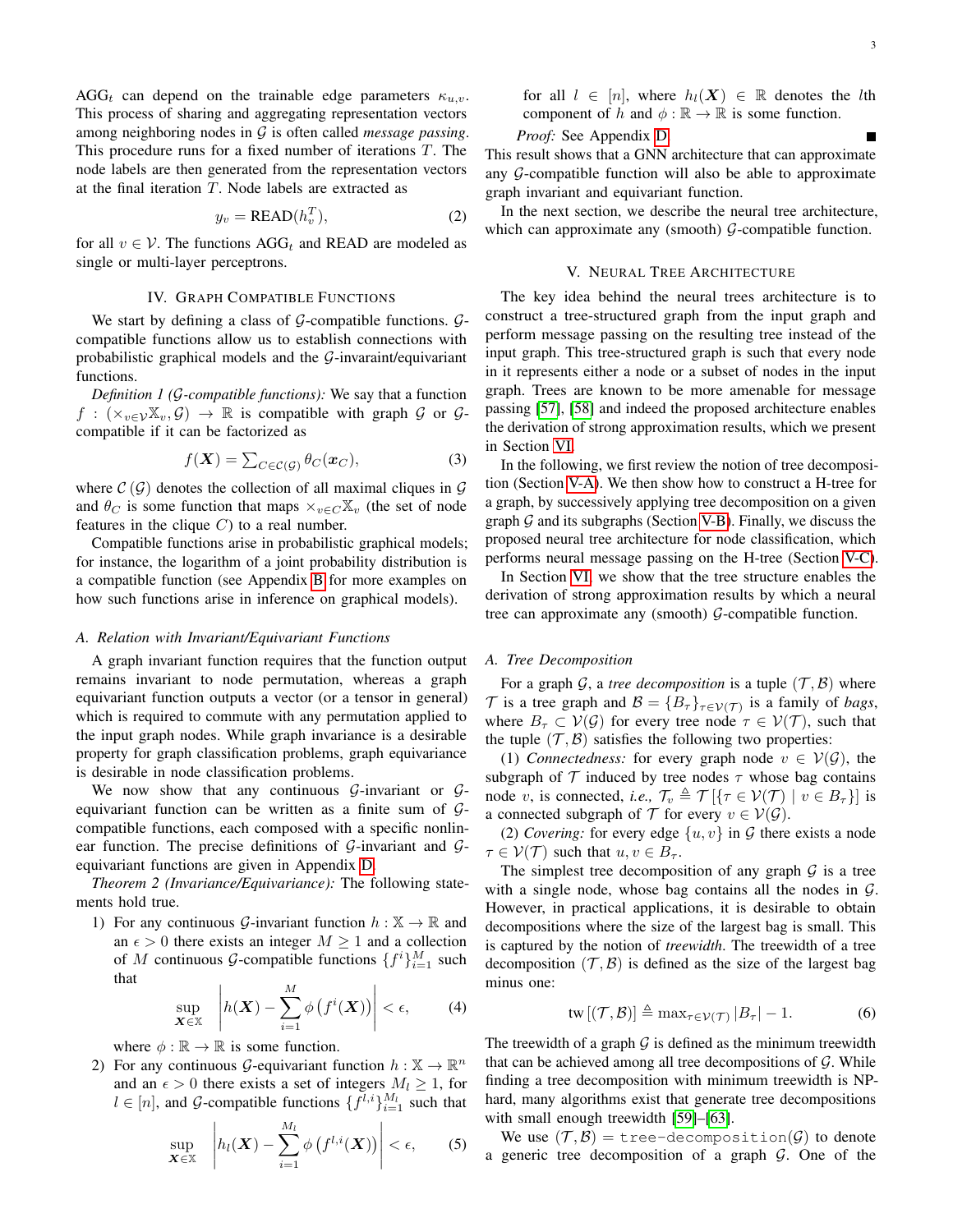<span id="page-3-1"></span>

Fig. 1: Generating H-trees for graph  $G$  and its subgraphs.

most popular tree decompositions is the junction tree decomposition, which was introduced in [\[64\]](#page-9-12). We denote it by  $(\mathcal{T}, \mathcal{B})$  = junction-tree( $\mathcal{G}$ ) and describe it's construction in Appendix [C](#page-10-1) for completeness.

## <span id="page-3-0"></span>*B. H-tree*

We first define H-tree for a complete graph. Let  $S_n$  denote a star graph with  $n$  leaf nodes and one root.

*Definition 3 (Complete graph):* For a complete graph G with *n* nodes, the H-tree is a star graph, *i.e.*,  $\mathcal{J}_\mathcal{G} = \mathcal{S}_n$ , where the root node (in  $\mathcal{J}_G$ ) represents the single maximal clique in  $\mathcal G$ and each of the leaf nodes in  $S_n$  corresponds to a node in  $G$ .

The H-tree for a complete graph of three nodes is shown in Fig. [1,](#page-3-1) rightmost column. In it, the unique clique in the graph, which contains nodes  $\{3, 4, 5\}$ , is labeled as  $C = (345)$ . For the sake of clarity, we always enlist the set of root nodes when defining an H-tree. Therefore, an H-tree of a graph  $G$  is given by a tuple  $(\mathcal{J}_G, R)$ , where  $\mathcal{J}_G$  is a tree graph and R is the set of *root* nodes.

The H-tree is computed by recursively applying tree decomposition on the input graph and the subgraphs obtained in tree decomposition. For instance, if  $(\mathcal{T}, \mathcal{B})$  is a tree decomposition of the input graph  $G$ , then we recursively apply tree decomposition to each subgraph  $\mathcal{G}[B]$  (of  $\mathcal{G}$ ) for each  $B \in \mathcal{B}$ . The final H-tree  $\mathcal{J}_{\mathcal{G}}$  is computed by connecting all the obtained tree decomposition as a hierarchy. The set of root nodes R are the nodes in  $\mathcal{J}_\mathcal{G}$  corresponding to the original tree decomposition  $(\mathcal{T}, \mathcal{B})$  of the graph. This process is illustrated in Figure [1](#page-3-1) and the algorithm described in Algorithm [1.](#page-3-2)

We now describe the algorithm in more detail. Algorithm [1](#page-3-2) takes an undirected graph  $G$  and outputs a H-tree  $\mathcal{J}_G$  with a set of root nodes R. Let  $(\mathcal{T}, \mathcal{B})$  denote a tree decomposition of graph G (line [1\)](#page-3-3). The H-tree  $\mathcal J$  is initialized to  $\mathcal J = \mathcal T$ (line [2\)](#page-3-4) and the set of root nodes equals the root nodes of this tree, namely  $R = V(\mathcal{T})$  (line [3\)](#page-3-5). For  $B \in \mathcal{B}$ , let  $\tau(B)$  denote the node corresponding to bag  $B$  in  $J$ . Then for each bag  $B \in \mathcal{B}$  we construct a H-tree of the induced subgraph  $\mathcal{G}[B]$ (lines [4-](#page-3-6)[17\)](#page-3-7).

If  $\mathcal{G}[B]$  is not complete, we attach its root nodes to  $\tau(B)$ (lines [9](#page-3-8)[-15\)](#page-3-9). Specifically, if  $(\mathcal{J}', R')$  denotes the H-tree for the induced subgraph  $\mathcal{G}[B]$ , then we attach the graph  $\mathcal{J}'$  to  $\mathcal{J}$ by linking all root nodes of  $\mathcal{J}'$ , namely  $R'$ , to the node  $\tau(B)$  (lines [13-](#page-3-10)[14\)](#page-3-11). To avoid cycles, we also remove edges between the root nodes  $R'$  in  $\mathcal{J}'$  (line [12\)](#page-3-12).

If the induced subgraph  $\mathcal{G}[B]$  is complete, then from Definition [3](#page-3-13) we know that its H-tree is a star graph with a single clique node, call it  $C$ . In this case, we attach the star graph to  $\tau(B)$  by merging two nodes – C and  $\tau(B)$  – into one. This avoids an unnecessary edge  $(\tau(B), C)$  in the H-tree.

Example. Figure [1](#page-3-1) shows the construction of a H-tree for a graph with 5 nodes and 6 edges. Here, we have used the junction-tree algorithm to perform tree decomposition. The first column shows the graph  $G$  and its junction trees, which has three nodes corresponding to the three cliques in the chordal graph  $\mathcal{G}_c$  (which in this case consists in adding the dashed blue line in Figure [1;](#page-3-1) see Appendix [Cf](#page-10-1)or details).<sup>[1](#page-3-14)</sup> The remaining columns show the three subgraphs of  $G$  corresponding to each of the three maximal cliques in  $\mathcal{G}_c$ , along with their junction trees and H-trees. The H-tree of each of these subgraphs is then attached to the junction tree of  $G$  to get the required H-tree for G. The H-tree for graph  $G$  is shown in the last row of the first column in Figure [1.](#page-3-1) Also illustrated are the two edges deleted (in red) when merging the two H-trees of the subgraphs to the junction tree of  $\mathcal{G}$ .

<span id="page-3-13"></span><span id="page-3-8"></span><span id="page-3-6"></span><span id="page-3-5"></span><span id="page-3-4"></span><span id="page-3-3"></span>

| Algorithm 1: H-tree                                                                                             |
|-----------------------------------------------------------------------------------------------------------------|
|                                                                                                                 |
| <b>input</b> : Graph $\mathcal G$                                                                               |
| <b>output</b> : H-tree $(\mathcal{J}_G, R)$                                                                     |
| $1 (\mathcal{T}, \mathcal{B}) \leftarrow$ tree-decomposition( $\mathcal{G}$ )                                   |
| 2 . $\mathcal{T} \leftarrow \mathcal{T}$                                                                        |
| $3 R \leftarrow \mathcal{V}(\mathcal{T})$                                                                       |
| 4 for each bag $B$ in $\beta$ do                                                                                |
| <b>if</b> $\mathcal{G}[B]$ is a complete graph then<br>5                                                        |
| Update $\mathcal{J}$ :<br>6                                                                                     |
| $\mathcal{V}(\mathcal{J}) \leftarrow \mathcal{V}(\mathcal{J}) \cup B$<br>$\overline{7}$                         |
| $\mathcal{E}(\mathcal{J}) \leftarrow \mathcal{E} \cup \{\{\tau(B),b\}\}_{b \in B}$<br>8                         |
| else<br>9                                                                                                       |
| $(\mathcal{J}', R') \leftarrow H\text{-tree}(\mathcal{G}[B])$<br>10                                             |
| Update $\mathcal{J}$ :<br>11                                                                                    |
| $\mathcal{E}(\mathcal{J}') \leftarrow \mathcal{E}(\mathcal{J}') \backslash \mathcal{E}(\mathcal{J}'[R'])$<br>12 |
| $\mathcal{J} \leftarrow \mathcal{J} \cup \mathcal{J}'$<br>13                                                    |
| $\mathcal{E}(J) \leftarrow \mathcal{E}(J) \cup \{\{\tau(B),r\}\}_{r \in R'}$<br>14                              |
| end<br>15                                                                                                       |
| $\mathcal{J}_G \leftarrow \mathcal{J}$<br>16                                                                    |
| return $(\mathcal{J}_G, R)$<br>17                                                                               |
| 18 end                                                                                                          |

<span id="page-3-12"></span><span id="page-3-11"></span><span id="page-3-10"></span><span id="page-3-9"></span><span id="page-3-7"></span><span id="page-3-2"></span>*Remark 4 (Leaves and features):* Each node in the H-tree (of a graph  $G$ ) corresponds to a subset of nodes in graph  $G$ . Every leaf node  $l$  in  $\mathcal{J}_G$  corresponds to exactly one node  $v$  in G. We denote this node by  $\kappa(l)$  for every leaf node l of  $\mathcal{J}_G$ . In the construction of the H-tree, we also assign the node input feature  $x_v$  to every node l in  $\mathcal{J}_\mathcal{G}$  for which  $\kappa(l) = v$ . Note that multiple leaf nodes may correspond to a single node  $v$  in the graph G, *i.e.*, we can have  $\kappa(l) = v$  for many leaf nodes l in  $\mathcal{J}_G$ . Fig. [1](#page-3-1) illustrates the input node features by node coloring.

<span id="page-3-14"></span><sup>&</sup>lt;sup>1</sup>The chordal graph  $\mathcal{G}_c$  is used in the junction tree construction and is obtained from  $G$  after graph triangulation, which in this case consists in adding the dashed blue line in Figure [1.](#page-3-1)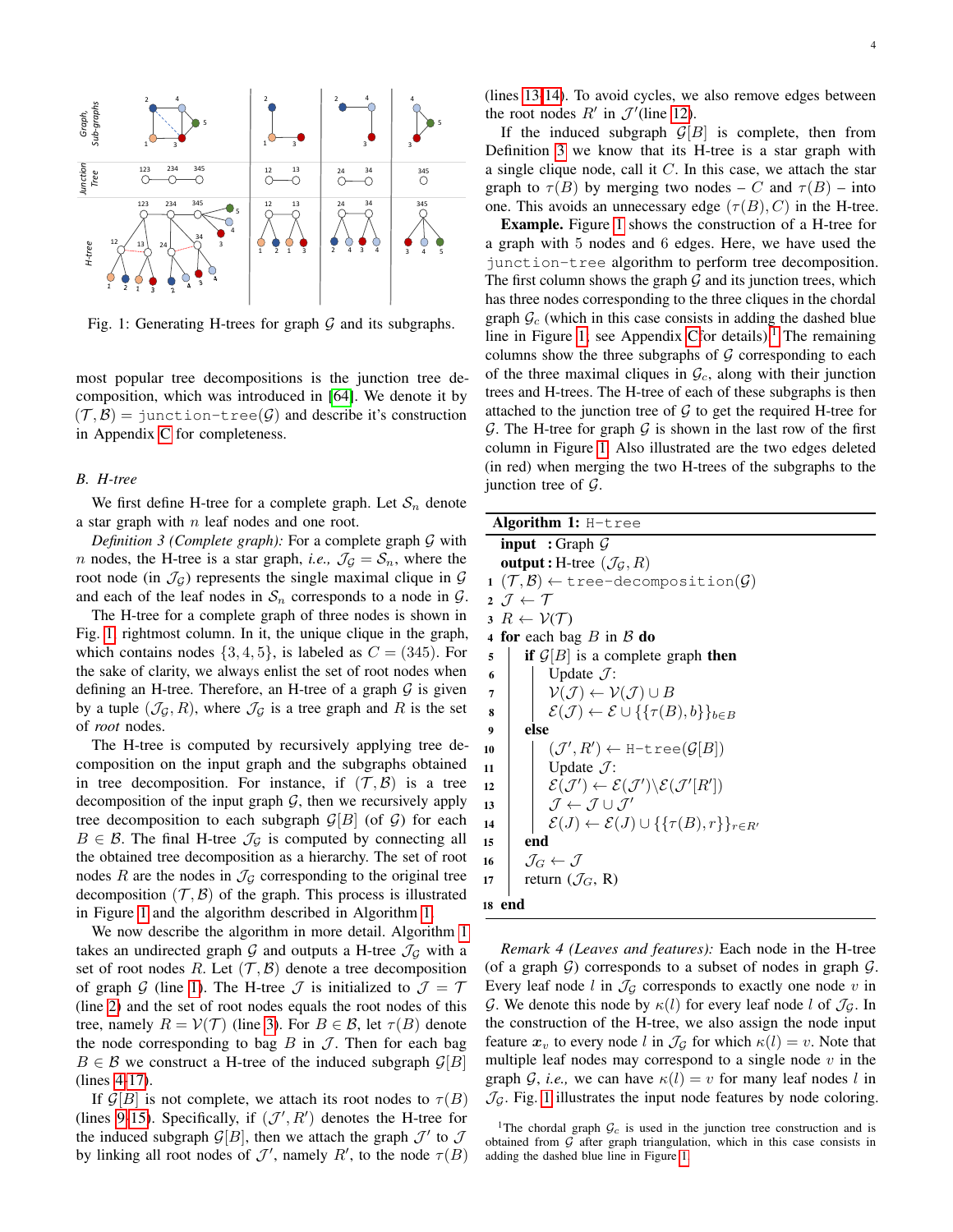## <span id="page-4-1"></span>*C. Message Passing on H-tree*

Given a graph  $G$  with input node features, we construct a H-tree  $(\mathcal{J}_G, R)$  and perform message passing on  $\mathcal{J}_G$ . We call this the *neural tree* architecture. Representation vectors are generated for each node in the H-tree  $\mathcal{J}_G$  by aggregating representation vectors of neighboring nodes in  $\mathcal{J}_\mathcal{G}$ . The message passing starts with  $h_l^0 = \mathbf{x}_{\kappa(l)}$  for all leaf nodes l in  $\mathcal{J}_{\mathcal{G}}$  and  $h_u^0 = 0$  for non-leaf nodes u in  $\mathcal{J}_\mathcal{G}$ . These representation vectors are then updated as

<span id="page-4-2"></span>
$$
\boldsymbol{h}_u^t = \text{AGG}_t\left(\boldsymbol{h}_u^{t-1}, \{(\boldsymbol{h}_w^{t-1}, \kappa_{w,u}) \mid w \in \mathcal{N}_{\mathcal{J}_{\mathcal{G}}}(u)\}\right), \quad (7)
$$

for each iteration  $t \in \{1, 2, \dots T\}$ . The aggregation function  $AGG_t$  can be modeled in numerous ways. Many of the message passing GNN architectures in the literature, such as GCN [\[23\]](#page-8-20), GraphSAGE [\[27\]](#page-8-23), GIN [\[10\]](#page-8-8), GAT [\[28\]](#page-8-24), [\[29\]](#page-8-43), can be used to perform message passing on  $\mathcal{J}_\mathcal{G}$ . The message passing in [\(7\)](#page-4-2), using edge weights, can also be made to distinguish between edges connecting to roots and children in the H-tree. After T iterations of message passing, we extract the label  $y_v$  for node  $v \in \mathcal{G}$  by combining the representation vectors of leaf nodes l of  $\mathcal{J}_{\mathcal{G}}$ , which correspond to node v in  $\mathcal{G}$ , *i.e.*,  $v = \kappa(l)$ :

<span id="page-4-8"></span>
$$
y_v = \text{COMB} \left( \left\{ \mathbf{h}_l^T \mid l \text{ leaf node in } \mathcal{J}_{\mathcal{G}} \text{ s.t. } \kappa(l) = v \right\} \right), \tag{8}
$$

for every  $v \in V$ , where  $\mathbf{h}_l^T$  denotes the representation vector generated at leaf node l in  $\mathcal{J}_{\mathcal{G}}$  after T iterations. COMB can be modeled by using any of the standard neural network models. In our experiments, we model COMB with a mean pooling function followed by a softmax.

*Remark 5 (Mutatis mutandis):* The neural tree architecture is partly inspired by the junction tree algorithm [\[57\]](#page-9-8). The junction tree message passing algorithm can be described in three steps. First, the clique potentials are computed for all nodes in the junction tree  $(\mathcal{T}, \mathcal{B})$  of  $\mathcal{G}$ . This is followed by message passing between nodes on  $\mathcal T$ , which updates the clique potentials, until convergence. Third, the marginals are computed for each node from the clique potentials. The proposed neural tree can emulate these three steps by message passing from leaf nodes to the root nodes in H-tree, message passing between the root nodes, and message passing back from the root nodes to the leaf nodes, respectively. [\[40\]](#page-8-44) suggests that such algorithmic alignment of the neural architecture leads to better generalizability. We leave the question of generalization power to future work.

<span id="page-4-7"></span>*Remark 6 (Scalability and trade-offs):* The proposed architecture requires constructing the H-tree for the graph  $G$ , which involves computing a tree decomposition of  $G$ . The time and space complexity of computing a tree decomposition of a graph  $G$  scales exponentially in the treewidth of  $G$ . In many semisupervised node classification problems, the treewidth of the input graph is too large to compute a tree decomposition (eg. graphs arising in citation networks [\[65\]](#page-9-13)). In such cases, to regain computational tractability, one can sub-sample the input graph (*i.e.*, remove some edges in  $\mathcal{G}$ ) to get a graph  $\mathcal{G}_s$  with smaller treewidth, and then apply the neural tree architecture to this sub-sampled graph  $\mathcal{G}_s$ . [\[20\]](#page-8-17) proposes one such graph sub-sampling algorithm, which for any given graph  $G$  and a treewidth bound  $k$ , efficiently generates the sub-sampled graph  $\mathcal{G}_s$  and its tree decomposition. The complexity of this

algorithm is  $\mathcal{O}(|\mathcal{E}(\mathcal{G})|(k^2 + |\mathcal{V}(\mathcal{G})|))$ . This addition to the neural tree architecture makes it scalable to large graphs (see Section [VII-B\)](#page-6-0).

#### VI. EXPRESSIVE POWER OF NEURAL TREES

<span id="page-4-0"></span>We now show that neural trees can learn any graphcompatible function provided it is smooth enough.

For simplicity, let the input node features and the representation vectors be real numbers, *i.e.*,  $x_v \in \mathbb{R}$  and  $h_u^t \in \mathbb{R}$ for all  $v \in V(G)$  and nodes  $u \in \mathcal{J}_G$ . Let us implement the aggregation function  $AGG_t$  in [\(7\)](#page-4-2) as a shallow network:

<span id="page-4-5"></span>
$$
\mathbf{h}_{u}^{t} = \text{AGG}_{t} \left( \mathbf{h}_{u}^{t-1}, \{ (\mathbf{h}_{w}^{t-1}, \kappa_{w,u}) \mid w \in \mathcal{N}_{\mathcal{J}_{\mathcal{G}}}(u) \} \right),
$$
  

$$
= \text{ReLU} \left( \sum_{k=1}^{N_{u}} a_{u,t}^{k} \langle \mathbf{w}_{u,t}^{k}, \mathbf{h}_{\bar{\mathcal{N}}(u)}^{t-1} \rangle + b_{u,t}^{k} \right), \quad (9)
$$

where  $\bar{\mathcal{N}}(u) = \{u\} \cup \mathcal{N}_{\mathcal{J}_{\mathcal{G}}}(u)$  denotes the set containing node u and its neighbors in the H-tree  $\mathcal{J}_\mathcal{G}$ , and  $a_{u,t}^k, b_{u,t}^k, \mathbf{w}_{u,t}^k$ , and  $N_u$ are parameters.<sup>[2](#page-4-3)</sup> The representation vectors  $h_u^t$  are initialized as discussed in Section [V-C.](#page-4-1) We fix a node  $v_0$  in graph  $\mathcal G$  and extract our output from  $v_0$ :

<span id="page-4-4"></span>
$$
y_{v_0} = \text{COMB}\left(\left\{\boldsymbol{h}_l^T \mid l \text{ leaf node in } \mathcal{J}_{\mathcal{G}} \text{ s.t. } \kappa(l) = v_0\right\}\right),\tag{10}
$$

where  $T$  is the number of iterations. We also assume the COMB function to be a shallow network. Consider the space of functions g that map the input node features  $X$  to the output  $y_{v_0}$  (in [\(10\)](#page-4-4)):

<span id="page-4-9"></span>
$$
\mathcal{F}(\mathcal{G}, N) = \left\{ g: \mathbf{X} \to g(\mathbf{X}) = y_{v_0} \middle| \begin{array}{l} \text{For some } T > 0 \text{ s.t.} \\ y_{v_0} \text{ given by (9)-(10)} \end{array} \right\},
$$

where  $N$  denotes the total number of parameters used in the neural tree architecture.

<span id="page-4-6"></span>We now show that any graph-compatible function – that is smooth enough – can be approximated by a function in  $\mathcal{F}(\mathcal{G}, N)$  to an arbitrary precision.

*Theorem 7:* Let  $f : [0, 1]^n \rightarrow [0, 1]$  be a function compatible with a graph G with n nodes. Let each clique function  $\theta_c$  in f (see Definition [1\)](#page-2-3) be 1-Lipschitz and be bounded to  $[0, 1]$ . Then, for any  $\epsilon > 0$ , there exists a  $g \in \mathcal{F}(\mathcal{G}, N)$  such that  $||f-g||_{\infty} < \epsilon$ , while the number of parameters N is bounded by

$$
N = \mathcal{O}\left(\sum_{u \in \mathcal{V}(\mathcal{J}_{\mathcal{G}})} (d_u - 1) \left(\frac{\epsilon}{d_u - 1}\right)^{-(d_u - 1)}\right),\qquad(11)
$$

where  $d_u$  denotes the degree of node u in  $\mathcal{J}_\mathcal{G}$ , and the summation is over all the non-leaf nodes in  $\mathcal{J}_\mathcal{G}$ .

*Proof:* See Appendix [E.](#page-11-0)

*Remark 8 (Bounded Functions):* Theorem [7](#page-4-6) assumes the domain and range of the compatible function  $f$  and the clique functions  $\theta_c$  to be bounded between [0, 1]. We remark here that the result, and the proof, can be extended to any bounded f and  $\theta_c$ , over bounded domains.

<span id="page-4-3"></span><sup>&</sup>lt;sup>2</sup>We assume a different AGG<sub>t</sub> function for each node u at iteration t. This choice is more general than our architecture in Section [V-C.](#page-4-1) However, our results extend to the case where the  $AGG_t$  function is the same across nodes  $u$  in each iteration  $t$ .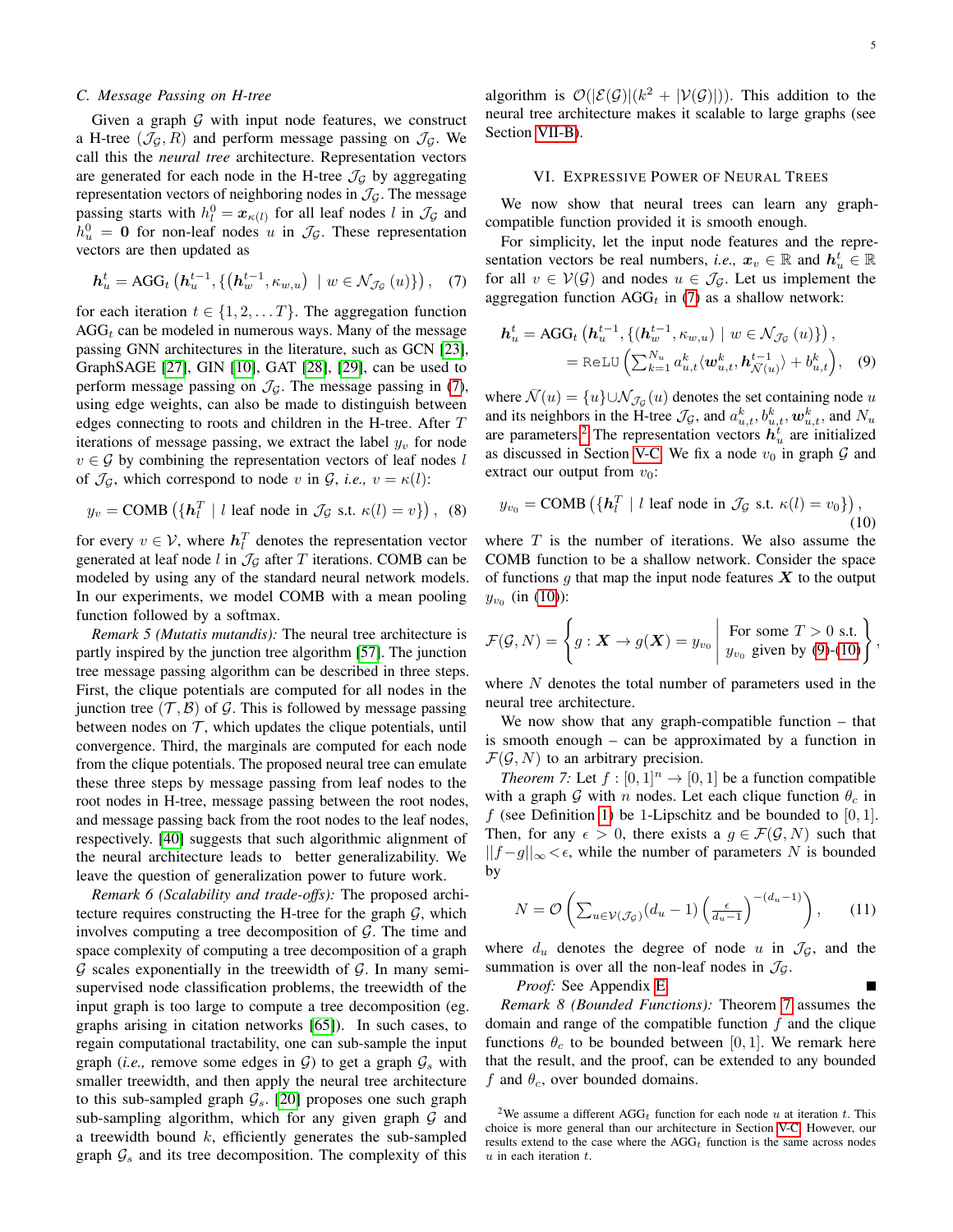We next develop the bound in Theorem [7](#page-4-6) to expose the dependence of the number of parameters  $N$  on the treewidth of the tree decomposition of the graph.

<span id="page-5-1"></span>*Corollary 9:* The number of parameters N in Theorem [7](#page-4-6) is upper-bounded by

$$
N = \mathcal{O}\left(n \times (\text{tw}\left[\mathcal{J}_{\mathcal{G}}\right]+1)^{2\text{tw}\left[\mathcal{J}_{\mathcal{G}}\right]+3} \times \epsilon^{-(\text{tw}\left[\mathcal{J}_{\mathcal{G}}\right]+1)}\right),\,
$$

where tw  $[\mathcal{J}_G]$  denotes the treewidth of the tree-decomposition of  $G$ , formed by the root nodes of  $\mathcal{J}_G$ .

*Proof:* See Appendix [F.](#page-14-0)

*Remark 10 (Efficient approximations):* Corollary [9](#page-5-1) shows that the number of parameters needed to obtain an  $\epsilon$ -approximation with neural trees increases exponentially in only the treewidth of the tree-decomposition, and is linear in the number of nodes  $n$  in the graph. Thus, for graphs with bounded treewidth, neural trees are able to approximate any graph-compatible function efficiently.

*Remark 11 (Data efficiency):* The value of N also affects the data required to train the model: the larger the  $N$ , the more samples are required for training. In particular, Corollary [9](#page-5-1) provides the reassuring result that if the training dataset contains graphs of small treewidth, then the amount of data required for training scales only linearly in the number of nodes  $n$ .

## VII. EXPERIMENTS

<span id="page-5-0"></span>This section shows that the neural tree architecture outperforms standard Graph Neural Network architectures on 3D Scene Graph node classification (Section [VII-A\)](#page-5-2). We then demonstrate the practicability of the neural tree architecture on much larger citation network datasets and show how its implementation —along with the bounded treewidth subgraph sampling algorithm in  $[20]$ — leads to improved performance, even for small treewidht bounds (Section [VII-B\)](#page-6-0).

## <span id="page-5-2"></span>*A. Node Classification in 3D Scene Graphs*

We use the neural tree architecture for node classification on 3D scene graphs and show it outperforms the standard GNNs. Dataset. We run semi-supervised node classification

experiments on Stanford's 3D scene graph dataset [\[52\]](#page-9-1). The dataset includes 35 3D scene graphs with verified semantic labels, each containing building, room, and object nodes in a residential unit. Since there is only a single class of building nodes (residential), we remove the building node and obtain 482 room-object

<span id="page-5-3"></span>

Fig. 2: A room-object graph in a 3D scene graph.

graphs where each graph contains a room and at least one object in that room as shown in Fig. [2.](#page-5-3) The resulting dataset has 482 room nodes with 15 semantic labels, and 2338 objects with 35 labels. Each object node is connected to the room

TABLE I: Test Accuracy

<span id="page-5-4"></span>

| Model      | Input graph      | Neural Tree        |
|------------|------------------|--------------------|
| GCN        | $40.88 + 2.28 %$ | $50.63 + 2.25\%$   |
| GraphSAGE  | $59.54 + 1.35\%$ | 63.57 + 1.54 $%$   |
| GAT        | $46.56 + 2.21\%$ | 62.16 $\pm$ 2.03 % |
| <b>GIN</b> | $49.25 + 1.15\%$ | 63.53 + 1.38 $%$   |

node it belongs to. In addition we add 4920 edges to connect adjacent objects in the same room. We use the centroid and bounding box dimensions as features for each node.

Approaches and Setup. We implement the neural tree architecture with four different aggregation functions  $AGG_t$ specified in: GCN [\[23\]](#page-8-20), GraphSAGE [\[27\]](#page-8-23), GAT [\[28\]](#page-8-24), GIN [\[10\]](#page-8-8). We randomly select 10% of the nodes for validation and 20% for testing. The hyper-parameters of the two approaches are separately tuned based on the best validation accuracy, while using all 70% of the remaining nodes for training; see Appendix [G](#page-15-0) for details.

Results. Table [I](#page-5-4) compares the test accuracies (averaged over 100 runs) for the standard GNN architectures and the corresponding neural tree architecture, while using the same type of aggregation function. We see that the neural tree architecture always yields a better prediction model than the standard GNN, for a given aggregation function.

To further analyze the proposed architecture, we carry out a series of experiments to see how the test accuracy varies as a function of the amount of training data and the number of message passing iterations  $T$ . For simplicity, we only show the neural tree that uses the GCN aggregation function in comparison with the standard GCN.

Figures [3](#page-5-5) and [4](#page-5-5) plot the test accuracy (averaged over 10 runs) as a function of the training data used and the number of iterations  $T$ . The test accuracy – for both the neural tree (NT+GCN) and GCN – increases with increasing training data, however, the increase is sharper for the neural tree architecture, eventually outperforming GCN.

<span id="page-5-5"></span>

Fig. 3: Accuracy vs. training iterations and weighted diamedata (% of labeled nodes).

Fig. 4: Accuracy vs. number of ter distribution.

This shows the higher expressive power of the proposed neural tree architecture. As with the number of iterations T, we see an optimal  $T$  at which the test accuracy is maximized. This optimal  $T$  is empirically close to the average diameter of the constructed H-trees, of all (room-object) scene graphs in the dataset. This is intuitive, as for the messages to propagate across the entire H-tree,  $T$  would have to equal the diameter of the H-tree. See Appendix [G](#page-15-0) for more details, where we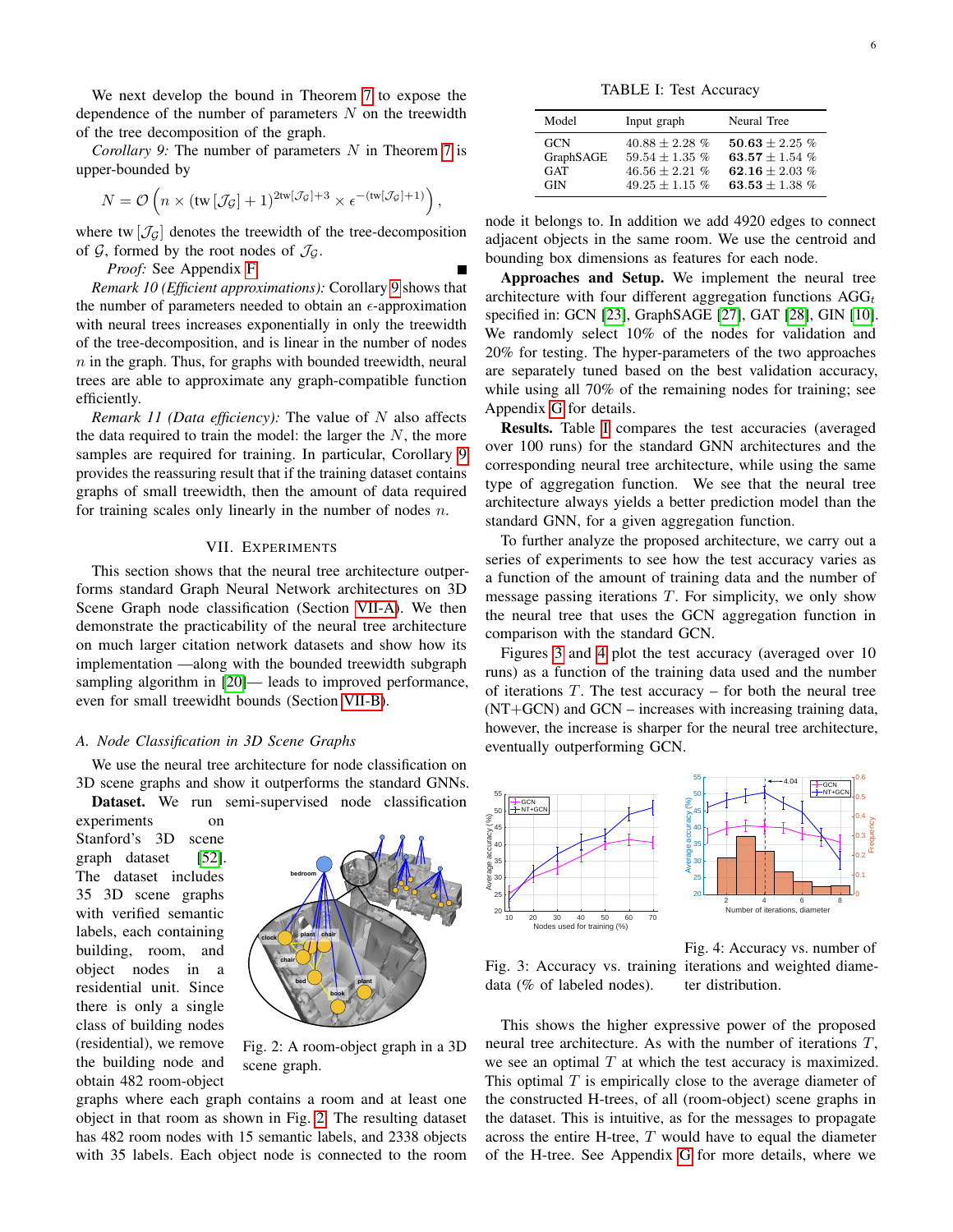<span id="page-6-2"></span>

Fig. 5: Accuracy vs training nodes (per label).

also report the compute, train, and test time requirements for neural trees.

### <span id="page-6-0"></span>*B. Node Classification in Citation Networks*

We now demonstrate the applicability of the neural tree architecture to large networks with high treewidth by using it in conjunction with the bounded treewidth subgraph sampling proposed in [\[20\]](#page-8-17). We use the popular citation network datasets [\[65\]](#page-9-13), where nodes are documents and undirected edges are citations. Each node has a class label representing the subject of the document. These graphs have high treewidth, and therefore, are first sampled using the bounded treewidth subgraph sampling algorithm in [\[20\]](#page-8-17). The neural tree is constructed on the sampled graph.

Datasets We use three popular citation network datasets — PubMed, CiteSeer, and Cora [\[65\]](#page-9-13)— where nodes are documents and undirected edges are citations. Each node has a class label representing the subject of the document. Table [II](#page-6-1) outlines statistics about the dataset. The input citation network graphs have high treewidth, and therefore, are first sampled (see Remark [6](#page-4-7) in Section [V\)](#page-2-1) using the bounded treewidth subgraph

<span id="page-6-1"></span>TABLE II: Citation network dataset statistics [\[65\]](#page-9-13).

|              | PubMed | <b>CiteSeer</b> | Cora  |
|--------------|--------|-----------------|-------|
| <b>Nodes</b> | 19.717 | 3,327           | 2,708 |
| Edges        | 44,338 | 4.732           | 5,429 |
| Classes      |        | 6               |       |

sampling algorithm in [\[20\]](#page-8-17), with a treewidth bound of  $k$ . The neural tree is then constructed from the sampled subgraph.

Approaches and Setup. We implement the neural tree architecture with the aggregation function  $AGG_t$  specified in: GCN [\[23\]](#page-8-20) and GAT [\[28\]](#page-8-24). The READ function (see [\(2\)](#page-2-4)) is implemented as a softmax, same as in [\[23\]](#page-8-20), [\[28\]](#page-8-24), and the COMB function (see [\(8\)](#page-4-8)) is implemented as a mean pooling operation, followed by a softmax. See Appendix [H](#page-16-0) for more details.

Results. Figure [5](#page-6-2) plots test accuracy as a function of training data for all the three datasets. The test accuracy, for both standard GNNs and neural trees, increase with increasing number of training nodes. However, the increase tends to be much sharper for neural trees. Also note that, on the PubMed dataset, the test accuracy for the neural trees settles, after the sharp increase, to a value that is above the corresponding GNN architecture ((a) and (d) in Fig. [5\)](#page-6-2). However, on the CiteSeer and Cora dataset, the test accuracy never really crosses the standard GNN architecture. This is because the number of available training nodes (per label) is much less in the CiteSeer and Cora dataset, than it is in the PubMed dataset.

This indicates that the performance of neural trees is directly proportional to the amount of available training data. While the standard GNNs can be expected to perform well when there is less available training data, the neural trees will most likely perform better in the high training data regime. We attribute this to the higher expressive power of the neural tree architecture. *The neural tree architecture is able to seep in more data to yield higher prediction accuracy.*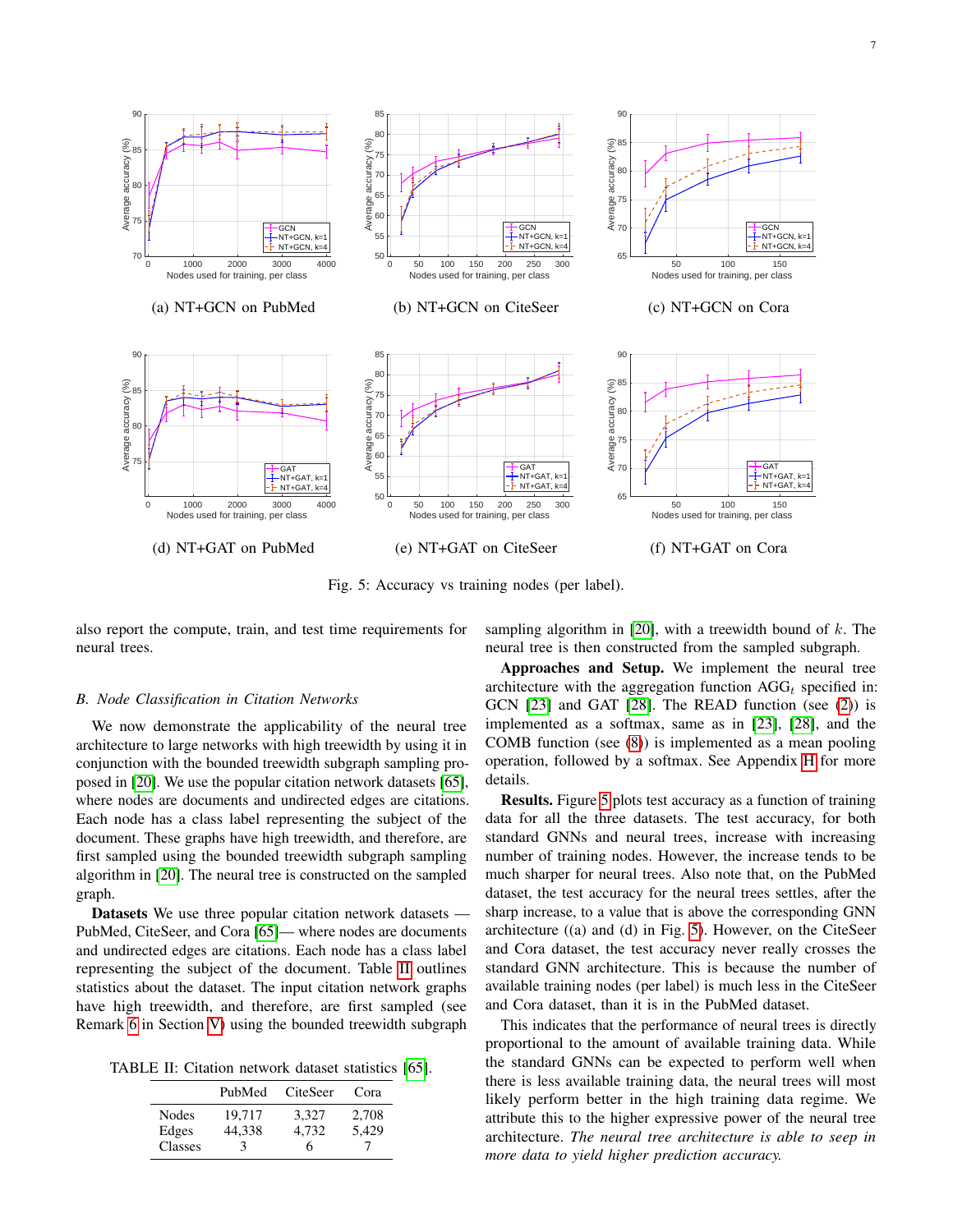<span id="page-7-0"></span>

Fig. 6: Average accuracy as a function of treewidth bound  $k$ for NT+GCN.

The most noticeable element in Figure [5](#page-6-2) is the variation (or lack of it) in prediction accuracy in the treewidth bound  $k$ . Recall that the input graph is first sampled using the bounded treewidth subgraph sampling algorithm from [\[20\]](#page-8-17) (see Remark [6](#page-4-7) in Section [V\)](#page-2-1). On the PubMed and CiteSeer dataset, we observe that the treewidth bound  $k$  used for subgraph sampling does not have much of an effect on the prediction accuracy. However, on Cora dataset, the performance can be improved by increasing the treewidth bound  $k$ . To further investigate this, we plot the average test accuracy as a function of treewidth bound  $k$  in Figure [6](#page-7-0) (for NT+GCN, on PubMed and Cora). We observe that while the prediction accuracy remains nearly the same on PubMed, there is a noticeable increase on Cora.

This indicates that in some datasets (*e.g.,* PubMed, CiteSeer) it is possible to retain the best possible performance, even after sampling the input graph with a very low treewidth bound; say  $k = 1$ . This is very significant as it means that even if we disregard many of the existing edges in the network dataset, the performance does not degrade much. In the case of other datasets  $(e.g., Cora)$ , choosing a low treewidth bound  $k$  serves as a good approximate solution. Note that the test accuracy gap between  $k = 6$  and  $k = 1$  is only about 2 percentage points, in Cora (see Figure [6\)](#page-7-0).

These results show that *neural tree is a scalable architecture and can be applied to large networks with high treewidth*. The choice of the treewidth bound  $k$  will have to be tailored to the dataset in question. However, in order to achieve the full expressive power of neural trees, more training data is required.

## VIII. CONCLUSION

We propose a novel graph neural network architecture – the *neural tree*. The neural tree performs message passing, not on the input graph, but over a constructed H-tree, which provides a tree-structured description of the original graph and its subgraphs. We show that the neural tree architecture can approximate any graph-compatible function, and that the number of parameters required to obtain a desired approximation grows linearly with the number of nodes and exponentially in the treewidth of the input graph. This renders the proposed architecture more parsimonious for large graphs with small treewidth.

Graph-compatible functions arise in probabilistic graphical models, hence the proposed architecture can approximate any probability distribution function defined on a graph. Furthermore, we show that a graph-compatible function can be used to approximate any smooth graph-invariant/equivariant functions studied in the literature. This suggests that the goal of approximating graph-compatible functions is a worthwhile pursuit towards the design of novel GNN architectures.

We use neural trees for node classification on 3D scene graph and citation network datasets, showing that the proposed architecture leads to more accurate predictions with increasing training data and is applicable even for large networks with high treewidth.

*Neural Tree* is a general purpose architecture and remains to be applied to other learning tasks such as graph representation learning and classification.

## IX. SOCIETAL IMPACT

Research Community. Many problems have been sought to be solved using graph neural networks. However, the relation between complexity of the underlying problem and parameter complexity of the neural architecture used to solve it is not generally well investigated. Moreover, the expressivity of the graph neural network architecture, *i.e.,*, its ability to solve any instance of the problem is also not fully understood.

This work, we believe, is a step towards understanding these fundamental questions. In obtaining approximation guarantees for the proposed *Neural Tree* architecture, we bring out an interesting tangle between approximating graph compatible functions (which can be thought of as approximating exact inference over probabilistic graphical models), graph treewidth, and the parameter complexity of the Neural Tree. The parameter complexity obtained in Theorem [9](#page-5-1) matches the problem complexity of exact inference on probabilistic graphical models [\[19\]](#page-8-16).

We hope that this work will inspire other researchers to consider similar questions - for other problems and neural architectures - and investigate the relation between the problem complexity, parameter complexity, and the underlying graph properties - such as the graph treewidth.

Community at Large. The main thrust of this work is to develop a new graph neural network architecture that can approximate any graph compatible function. We show that the parameter complexity increases exponentially in the graph treewidth, and is of the same order as the complexity of exact inference on graphical models. This implies that when applying Neural Trees, graph treewidth is not only an important parameter, but the most important aspect in controlling the required memory and computation time.

This can be a limiting factor in deploying the Neural Tree architecture in cases where either the energy consumption or large graph treewidth is an issue. In the paper, however, we observe that using the Neural Tree architecture in conjunction with bounded treewidth subgraph sampling [\[20\]](#page-8-17) provides a good approximation in such cases.

#### X. ACKNOWLEDGMENT

This work was partially funded by the Office of Naval Research under the ONR RAIDER program (N00014-18-1- 2828).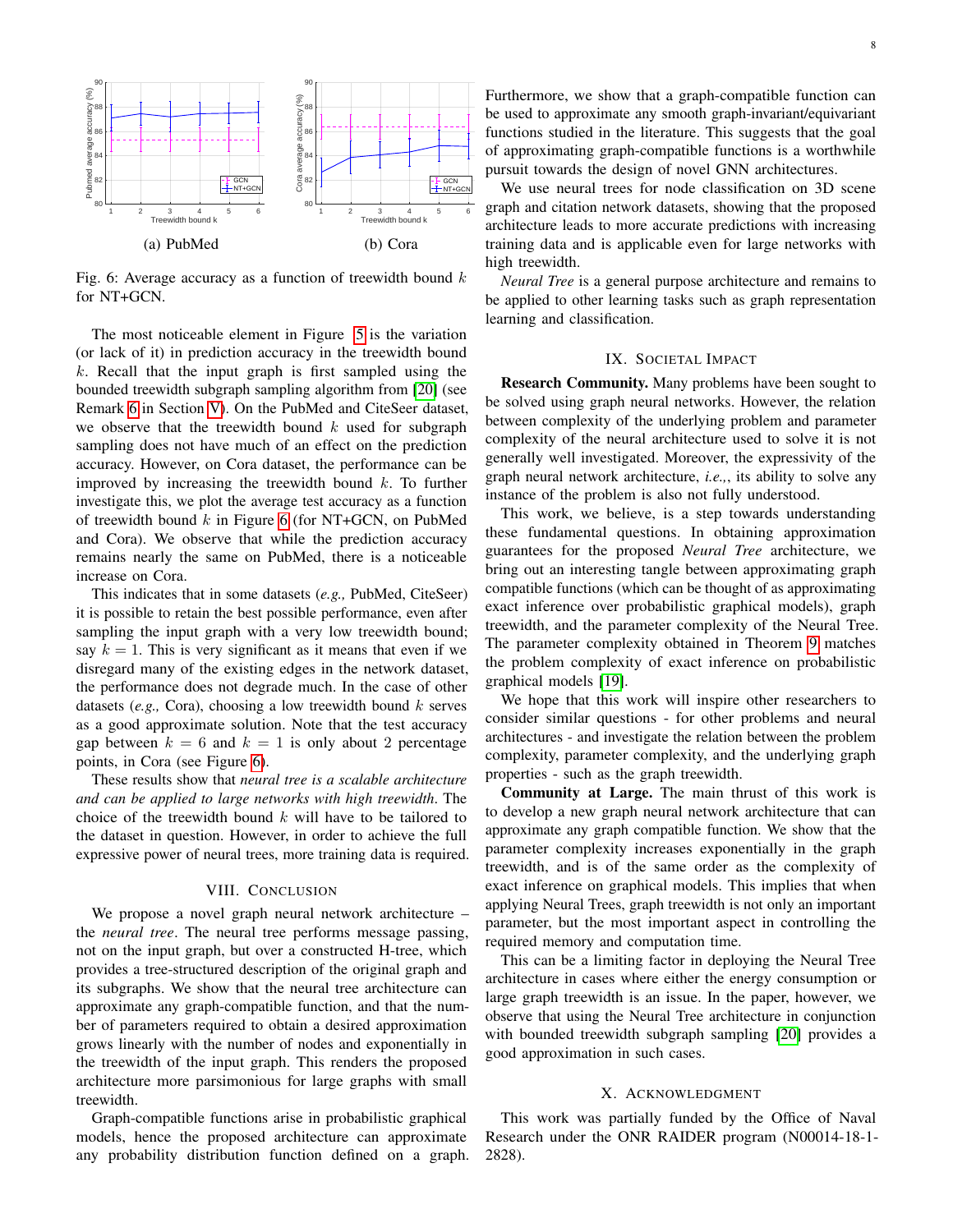#### **REFERENCES**

- <span id="page-8-0"></span>[1] D. K. Duvenaud, D. Maclaurin, J. Iparraguirre, R. Bombarell, T. Hirzel, A. Aspuru-Guzik, and R. P. Adams, "Convolutional networks on graphs for learning molecular fingerprints," in *Advances in Neural Information Processing Systems (NIPS)*, vol. 28, pp. 2224–2232, 2015.
- <span id="page-8-1"></span>[2] M. Guo, E. Chou, D.-A. Huang, S. Song, S. Yeung, and L. Fei-Fei, "Neural graph matching networks for fewshot 3D action recognition," in *European Conf. on Computer Vision (ECCV)*, pp. 673–689, 2018.
- <span id="page-8-2"></span>[3] V. G. Satorras and J. B. Estrach, "Few-shot learning with graph neural networks," in *Intl. Conf. on Learning Representations (ICLR)*, 2018.
- <span id="page-8-3"></span>[4] N. Kolotouros, G. Pavlakos, and K. Daniilidis, "Convolutional mesh regression for single-image human shape reconstruction," in *IEEE Conf. on Computer Vision and Pattern Recognition (CVPR)*, 2019.
- <span id="page-8-4"></span>[5] R. Hanocka, A. Hertz, N. Fish, R. Giryes, S. Fleishman, and D. Cohen-Or, "MeshCNN: a network with an edge," *ACM Trans. Graph.*, vol. 38, no. 4, pp. 1–12, 2019.
- [6] G. Li, M. Müller, A. Thabet, and B. Ghanem, "DeepGCNs: Can GCNs Go as Deep as CNNs?," in *Intl. Conf. on Computer Vision (ICCV)*, 2019.
- <span id="page-8-5"></span>[7] F. Milano, A. Loquercio, A. Rosinol, D. Scaramuzza, and L. Carlone, "Primal-dual mesh convolutional neural networks," in *Conference on Neural Information Processing Systems (NeurIPS)*, 2020.
- <span id="page-8-6"></span>[8] F. Monti, F. Frasca, D. Eynard, D. Mannion, and M. Bronstein, "Fake news detection on social media using geometric deep learning," *arXiv 1902.06673*, 2019.
- <span id="page-8-7"></span>[9] M. M. Bronstein, J. Bruna, Y. LeCun, A. Szlam, and P. Vandergheynst, "Geometric deep learning: going beyond euclidean data," *IEEE Signal Process. Mag.*, vol. 34, no. 4, pp. 18–42, 2017.
- <span id="page-8-8"></span>[10] K. Xu, W. Hu, J. Leskovec, and S. Jegelka, "How powerful are graph neural networks?," in *Intl. Conf. on Learning Representations (ICLR)*, May 2019.
- <span id="page-8-26"></span>[11] C. Morris, M. Ritzert, M. Fey, W. Hamilton, J. Lenssen, G. Rattan, and M. Grohe, "Weisfeiler and Leman go neural: Higher-order graph neural networks," *Nat. Conf. on Artificial Intelligence (AAAI)*, vol. 33, pp. 4602–4609, Jul. 2019.
- <span id="page-8-12"></span>[12] H. Maron, H. Ben-Hamu, H. Serviansky, and Y. Lipman, "Provably powerful graph networks," in *Advances in Neural Information Processing Systems (NIPS)*, vol. 32, pp. 2156–2167, Dec. 2019.
- <span id="page-8-9"></span>[13] G. Bouritsas, F. Frasca, S. Zafeiriou, and M. Bronstein, "Improving graph neural network expressivity via subgraph isomorphism counting,' *arXiv preprint [arXiv:2006.09252](http://arxiv.org/abs/2006.09252)*, Jan. 2021.
- <span id="page-8-10"></span>[14] Z. Chen, S. Villar, L. Chen, and J. Bruna, "On the equivalence between graph isomorphism testing and function approximation with gnns," in *Advances in Neural Information Processing Systems (NIPS)*, vol. 32, Dec. 2019.
- <span id="page-8-11"></span>[15] H. Maron, H. Ben-Hamu, N. Shamir, and Y. Lipman, "Invariant and equivariant graph networks," in *Intl. Conf. on Learning Representations (ICLR)*, 2019.
- <span id="page-8-13"></span>[16] W. Azizian and M. Lelarge, "Expressive power of invariant and equivariant graph neural networks," in *Intl. Conf. on Learning Representations (ICLR)*, May 2021.
- <span id="page-8-14"></span>[17] G. Cooper, "The computational complexity of probabilistic inference using Bayesian belief networks," *Artificial Intelligence*, vol. 42, no. 2-3, pp. 393–405, 1990.
- <span id="page-8-15"></span>[18] D. Roth, "On the hardness of approximate reasoning," *Artificial Intelligence*, vol. 82, pp. 273–302, Apr. 1996.
- <span id="page-8-16"></span>[19] V. Chandrasekaran, N. Srebro, and P. Harsha, "Complexity of inference in graphical models," in *Conf. on Uncertainty in Artificial Intelligence (UAI)*, p. 70–78, 2008.
- <span id="page-8-17"></span>[20] J. Yoo, U. Kang, M. Scanagatta, G. Corani, and M. Zaffalon, "Sampling subgraphs with guaranteed treewidth for accurate and efficient graphical inference," in *Int. Conf. on Web Search and Data Mining*, p. 708–716, Jan. 2020.
- <span id="page-8-18"></span>[21] M. Gori, G. Monfardini, and F. Scarselli, "A new model for learning in graph domains," in *IEEE Intl. J. Conf. Neural Netw.*, vol. 2, pp. 729–734, 2005.
- <span id="page-8-19"></span>[22] F. Scarselli, M. Gori, A. Tsoi, M. Hagenbuchner, and G. Monfardini, "The graph neural network model," *IEEE Trans. Neural Netw.*, vol. 20, no. 1, pp. 61–80, 2008.
- <span id="page-8-20"></span>[23] T. Kipf and M. Welling, "Semi-supervised classification with graph convolutional networks," in *Intl. Conf. on Learning Representations (ICLR)*, Apr. 2017.
- [24] M. Henaff, J. Bruna, and Y. LeCun, "Deep convolutional networks on graph-structured data," *arXiv preprint [arXiv:1506.05163](http://arxiv.org/abs/1506.05163)*, Jun. 2015.
- <span id="page-8-21"></span>[25] M. Defferrard, X. Bresson, and P. Vandergheynst, "Convolutional neural networks on graphs with fast localized spectral filtering," in *Advances in*

*Neural Information Processing Systems (NIPS)*, vol. 29, pp. 3844–3852, Dec. 2016.

- <span id="page-8-22"></span>[26] J. Gilmer, S. S. Schoenholz, P. F. Riley, O. Vinyals, and G. E. Dahl, "Neural message passing for quantum chemistry," in *Intl. Conf. on Machine Learning (ICML)*, vol. 70, pp. 1263–1272, 2017.
- <span id="page-8-23"></span>[27] W. H. L., R. Ying, and J. Leskovec, "Inductive representation learning on large graphs," in *Advances in Neural Information Processing Systems (NIPS)*, p. 1025–1035, Dec. 2017.
- <span id="page-8-24"></span>[28] P. Veličković, G. Cucurull, A. Casanova, A. Romero, P. Lió, and Y. Bengio, "Graph attention networks," in *Intl. Conf. on Learning Representations (ICLR)*, May 2018.
- <span id="page-8-43"></span>[29] J. Lee, R. Rossi, S. Kim, N. Ahmed, and E. Koh, "Attention models in graphs: A survey," *ACM Trans. Knowl. Discov. Data*, vol. 13, Nov. 2019.
- <span id="page-8-25"></span>[30] D. Busbridge, D. Sherburn, P. Cavallo, and N. Y. Hammerla, "Relational graph attention networks," *arXiv preprint [arXiv:1904.05811](http://arxiv.org/abs/1904.05811)*, Apr. 2019.
- <span id="page-8-27"></span>[31] V. Garg, S. Jegelka, and T. Jaakkola, "Generalization and representational limits of graph neural networks," in *Intl. Conf. on Machine Learning (ICML)*, vol. 119, pp. 3419–3430, Jul. 2020.
- <span id="page-8-28"></span>[32] Z. Ying, J. You, C. Morris, X. Ren, W. Hamilton, and J. Leskovec, "Hierarchical graph representation learning with differentiable pooling," in *Advances in Neural Information Processing Systems (NIPS)*, pp. 4800– 4810, 2018.
- <span id="page-8-29"></span>[33] Y. Xing, T. He, T. Xiao, Y. Wang, Y. Xiong, W. Xia, D. Wipf, Z. Zhang, and S. Soatto, "Learning hierarchical graph neural networks for image clustering," in *Intl. Conf. on Computer Vision (ICCV)*, pp. 3467–3477, Oct. 2021.
- <span id="page-8-30"></span>[34] W. Jin, R. Barzilay, and T. Jaakkola, "Junction tree variational autoencoder for molecular graph generation," in *Intl. Conf. on Machine Learning (ICML)*, vol. 80, pp. 2323–2332, Jul. 2018.
- <span id="page-8-31"></span>[35] F. Scarselli, M. Gori, A. C. Tsoi, M. Hagenbuchner, and G. Monfardini, "Computational capabilities of graph neural networks," *IEEE Transactions on Neural Networks*, vol. 20, no. 1, pp. 81–102, 2009.
- <span id="page-8-32"></span>[36] H. Maron, E. Fetaya, N. Segol, and Y. Lipman, "On the universality of invariant networks," in *Intl. Conf. on Machine Learning (ICML)*, vol. 97, pp. 4363–4371, Jun. 2019.
- [37] N. Keriven and G. Peyré, "Universal invariant and equivariant graph neural networks," in *Advances in Neural Information Processing Systems (NIPS)*, vol. 32, Dec. 2019.
- <span id="page-8-33"></span>[38] A. Sannai, Y. Takai, and M. Cordonnier, "Universal approximations of permutation invariant/equivariant functions by deep neural networks, *arXiv preprint [arXiv:1903.01939](http://arxiv.org/abs/1903.01939)*, Sep. 2019.
- <span id="page-8-34"></span>[39] F. Scarsellia, A. Tsoi, and M. Hagenbuchner, "The Vapnik–Chervonenkis dimension of graph and recursive neural networks," *Neural Networks*, vol. 108, pp. 248–259, 2018.
- <span id="page-8-44"></span>[40] K. Xu, J. Li, M. Zhang, S. S. Du, K. ichi Kawarabayashi, and S. Jegelka, "What can neural networks reason about?," in *Intl. Conf. on Learning Representations (ICLR)*, 2020.
- <span id="page-8-35"></span>[41] K. Xu, M. Zhang, J. Li, S. S. Du, K.-I. Kawarabayashi, and S. Jegelka, "How neural networks extrapolate: From feedforward to graph neural networks," in *Intl. Conf. on Machine Learning (ICML)*, 2021.
- <span id="page-8-36"></span>[42] J. Johnson, R. Krishna, M. Stark, L. Li, D. Shamma, M. Bernstein, and L. Fei-Fei, "Image retrieval using scene graphs," in *IEEE Conf. on Computer Vision and Pattern Recognition (CVPR)*, pp. 3668–3678, 2015.
- <span id="page-8-37"></span>[43] A. Karpathy and L. Fei-Fei, "Deep visual-semantic alignments for generating image descriptions," in *IEEE Conf. on Computer Vision and Pattern Recognition (CVPR)*, 2015.
- <span id="page-8-38"></span>[44] P. Anderson, B. Fernando, M. Johnson, and S. Gould, "Spice: Semantic propositional image caption evaluation," in *European Conf. on Computer Vision (ECCV)*, pp. 382–398, 2016.
- <span id="page-8-39"></span>[45] M. Ren, R. Kiros, and R. S. Zemel, "Image question answering: A visual semantic embedding model and a new dataset," *arXiv preprints [arXiv:1505.02074](http://arxiv.org/abs/1505.02074)*, 2015.
- <span id="page-8-40"></span>[46] R. Krishna, Y. Zhu, O. Groth, J. Johnson, K. Hata, J. Kravitz, S. Chen, Y. Kalantidis, L. Li, D. Shamma, M. Bernstein, and L. Fei-Fei, "Visual Genome: Connecting language and vision using crowdsourced dense image annotations," *arXiv preprints [arXiv:1602.07332](http://arxiv.org/abs/1602.07332)*, 2016.
- <span id="page-8-41"></span>[47] C. Lu, R. Krishna, M. Bernstein, and F.-F. Li, "Visual relationship detection with language priors," in *European Conference on Computer Vision*, pp. 852–869, 2016.
- <span id="page-8-42"></span>[48] D. Xu, Y. Zhu, C. B. Choy, and L. Fei-Fei, "Scene graph generation by iterative message passing," in *IEEE Conf. on Computer Vision and Pattern Recognition (CVPR)*, pp. 3097–3106, 2017.
- [49] Y. Li, W. Ouyang, B. Zhou, K. Wang, and X. Wang, "Scene graph generation from objects, phrases and region captions," in *International Conference on Computer Vision (ICCV)*, 2017.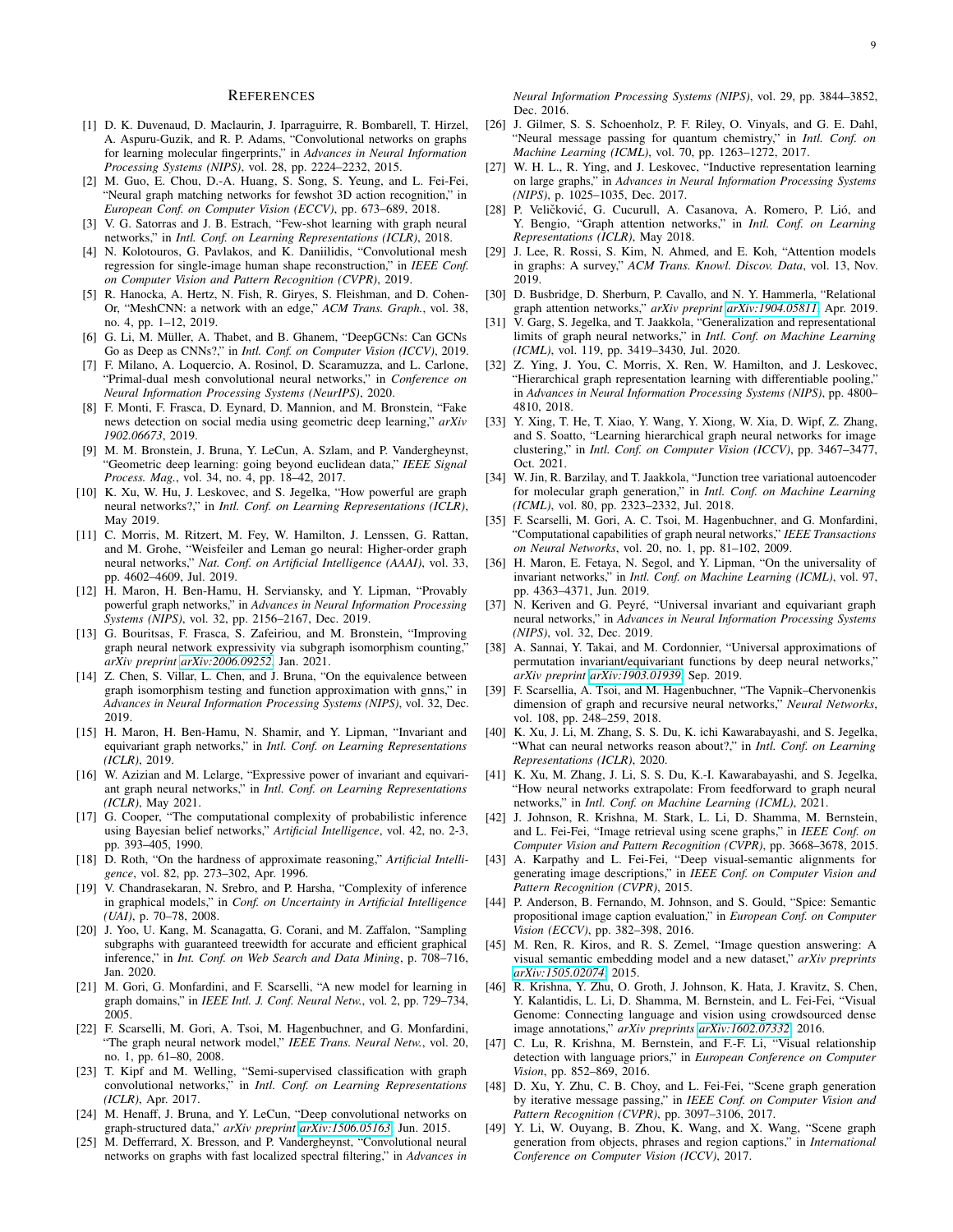- [50] J. Yang, J. Lu, S. Lee, D. Batra, and D. Parikh, "Graph R-CNN for scene graph generation," in *European Conf. on Computer Vision (ECCV)*, 2018.
- <span id="page-9-0"></span>[51] R. Zellers, M. Yatskar, S. Thomson, and Y. Choi, "Neural motifs: Scene graph parsing with global context," in *IEEE Conf. on Computer Vision and Pattern Recognition (CVPR)*, 2017.
- <span id="page-9-1"></span>[52] I. Armeni, Z. He, J. Gwak, A. Zamir, M. Fischer, J. Malik, and S. Savarese, "3D scene graph: A structure for unified semantics, 3D space, and camera," in *Intl. Conf. on Computer Vision (ICCV)*, pp. 5664–5673, 2019.
- <span id="page-9-2"></span>[53] J. Wald, H. Dhamo, N. Navab, and F. Tombari, "Learning 3D semantic scene graphs from 3D indoor reconstructions," in *Proceedings of the IEEE/CVF Conference on Computer Vision and Pattern Recognition*, pp. 3961–3970, 2020.
- <span id="page-9-3"></span>[54] U. Kim, J. Park, T. Song, and J. Kim, "3-D scene graph: A sparse and semantic representation of physical environments for intelligent agents," *IEEE Trans. Cybern.*, vol. PP, pp. 1–13, Aug. 2019.
- <span id="page-9-4"></span>[55] A. Rosinol, A. Gupta, M. Abate, J. Shi, and L. Carlone, "3D Dynamic Scene Graphs: Actionable Spatial Perception with Places, Objects, and Humans," in *Robotics: Science and Systems (RSS)*, 2020. [\(pdf\),](https://arxiv.org/pdf/2002.06289.pdf) [\(video\).](https://www.youtube.com/watch?v=SWbofjhyPzI&feature=youtu.be)
- <span id="page-9-5"></span>[56] A. Kurenkov, R. Martín-Martín, J. Ichnowski, K. Goldberg, and S. Savarese, "Semantic and geometric modeling with neural message passing in 3D scene graphs for hierarchical mechanical search," *arXiv preprint [arXiv:2012.04060](http://arxiv.org/abs/2012.04060)*, 2020.
- <span id="page-9-8"></span>[57] M. Jordan, "An introduction to probabilistic graphical models." Unpublished Lecture Notes, November 2002.
- <span id="page-9-9"></span>[58] D. Koller and N. Friedman, *Probabilistic Graphical Models: Principles and Techniques*. The MIT Press, 2009.
- <span id="page-9-10"></span>[59] A. Becker and D. Geiger, "A sufficiently fast algorithm for finding close to optimal junction trees," in *Conf. on Uncertainty in Artificial Intelligence (UAI)*, pp. 81–89, 1996.
- [60] H. L. Bodlaender, "Treewidth: Characterizations, applications, and computations," in *Graph-Theoretic Concepts in Computer Science*, pp. 1– 14, Springer Berlin Heidelberg, 2006.
- [61] A. Thomas and P. J. Green, "Enumerating the junction trees of a decomposable graph," *J. Comput Graph Stat.*, vol. 18, pp. 930–940, Dec. 2009.
- [62] H. L. Bodlaender and A. M. Koster, "Treewidth computations I: Upper bounds," *Information and Computation*, vol. 208, no. 3, pp. 259 – 275, 2010.
- <span id="page-9-11"></span>[63] H. L. Bodlaender and A. M. Koster, "Treewidth computations II: Lower bounds," *Information and Computation*, vol. 209, no. 7, pp. 1103 – 1119, 2011.
- <span id="page-9-12"></span>[64] F. V. Jensen and F. Jensen, "Optimal junction trees," in *Conf. on Uncertainty in Artificial Intelligence (UAI)*, p. 360–366, Jul. 1994.
- <span id="page-9-13"></span>[65] Z. Yang, W. W. Cohen, and R. Salakhutdinov, "Revisiting semi-supervised learning with graph embeddings," in *Intl. Conf. on Machine Learning (ICML)*, p. 40–48, Jun. 2016.
- <span id="page-9-15"></span>[66] F. Jensen and F. Jensen, "Optimal junction trees," in *Proc.*  $10^{th}$  *Conf. on Uncertainty in AI (UAI)*, (Seattle, WA), pp. 360–36, July 1994.
- <span id="page-9-16"></span>[67] T. Maehara and H. NT, "A simple proof of the universality of invariant/equivariant graph neural networks," *arXiv preprint [arXiv:1910.03802](http://arxiv.org/abs/1910.03802)*, Oct. 2019.
- <span id="page-9-17"></span>[68] R. Diestel, *Graph Theory*. Springer, 3ed ed., Aug. 2005.
- <span id="page-9-18"></span>[69] T. A. Poggio, H. Mhaskar, L. Rosasco, B. Miranda, and Q. Liao, "Why and when can deep - but not shallow - networks avoid the curse of dimensionality: A review," *arXiv preprint [arXiv:1611.00740](http://arxiv.org/abs/1611.00740)*, Feb. 2017.
- <span id="page-9-19"></span>[70] T. Poggio, H. Mhaskar, L. Rosasco, B. Miranda, and Q. Liao, "Why and when can deep - but not shallow - networks avoid the curse of dimensionality: A review," *Int. J. Autom. Comput.*, vol. 14, pp. 503–519, Mar. 2017.
- <span id="page-9-20"></span>[71] O. Shchur, M. Mumme, A. Bojchevski, and S. Günnemann, "Pitfalls of graph neural network evaluation," in *Relational Representation Learning Workshop (R2L), NeurIPS*, Dec. 2019.
- <span id="page-9-21"></span>[72] A. A. Hagberg, D. A. Schult, and P. J. Swart, "Exploring network structure, dynamics, and function using networkx," in *Python in Science Conference (SciPy)*, pp. 11–15, 2008.

#### APPENDIX

#### <span id="page-9-6"></span>*A. Notations*

All graphs in this paper are undirected and simple, *i.e.,* they do not contain multiple edges between two nodes. For a graph G, we also use  $V(G)$  and  $E(G)$  to denote the set of nodes and edges, respectively, and  $n$  to denote the number of nodes, namely  $n = |V(G)|$ . We use  $G[A]$  to denote the subgraph of G induced by a subset of nodes  $A \subset V(G)$ . |A| denotes the size of the set A. As described, we use  $x<sub>v</sub>$  to denote the feature vector of  $v$ , while the space of all node features of  $v$  is denoted by  $\mathbb{X}_v$  and  $\times_{v \in V} \mathbb{X}_v = \mathbb{X}$ . The |V|-tuple of all node features of G is denoted by  $X = (x_v)_{v \in \mathcal{V}}$ . For a set of nodes  $A \subset \mathcal{V}$ , the  $|A|$ -tuple of node features, corresponding to nodes A, is denoted by  $X_{\mathcal{A}} = (x_v)_{v \in \mathcal{A}}$ .

## <span id="page-9-7"></span>*B. Simple Examples of* G*-Compatible Functions*

Compatible functions naturally arise when performing inference on probabilistic graphical models.

Probabilistic Graphical Models. The joint probability distribution of a probabilistic graphical model, on an undirected graph  $G$ , is given by

$$
p(\boldsymbol{X} \mid \mathcal{G}) = \prod_{C \in \mathcal{C}(\mathcal{G})} \psi_C(\boldsymbol{x}_C), \tag{12}
$$

where  $\mathcal{C}(\mathcal{G})$  is the collection of maximal cliques in  $\mathcal{G}$  and  $\psi_C$ are some functions, often referred to as *clique potentials* [\[57\]](#page-9-8), [\[58\]](#page-9-9). This can be written as

$$
p(\mathbf{X} \mid \mathcal{G}) = \exp\{f(\mathbf{X})\},\tag{13}
$$

where  $f(X)$  is a G-compatible function according to [\(3\)](#page-2-5) with  $\theta_C(\mathbf{x}_C) = \log \psi_C(\mathbf{x}_C)$ . Thus, the ability to approximate any  $\mathcal{G}_\mathbf{x}$ compatible function is equivalent to the ability to approximate any distribution function of a probabilistic graphical model, on graph G.

We now provide two examples where we have to learn graph compatible functions to compute maximum likelihood estimates over graphs.

**Graph Classification.** Given a graph G and its label  $y \in \mathcal{L}$ , suppose that the node features  $X$  are distributed according to a probabilistic graphical model on the undirected graph G. This induces a natural correlation between the observed node features, which is dictated by the graph  $G$ . Then, the conditional probability density  $p(X|y, \mathcal{G})$  of the node features  $X$ , given label y and graph  $G$ , is given by

$$
p\left(\mathbf{X}|y,\mathcal{G}\right) = \prod_{C \in \mathcal{C}(\mathcal{G})} \psi_C(x_C, y),\tag{14}
$$

where  $\mathcal{C}(\mathcal{G})$  is the set of all maximal cliques in graph  $\mathcal{G}$  and  $\psi_C$  are the clique potentials. A maximum likelihood estimator for the graph labels will predict:

<span id="page-9-14"></span>
$$
\hat{y} = \arg \max_{y \in \mathcal{L}} \log p(\boldsymbol{X}|y, \mathcal{G}) = \arg \max_{y \in \mathcal{L}} \sum_{C \in \mathcal{C}(\mathcal{G})} \log \psi_C(x_C, y),
$$
\n(15)

whose objective is a  $G$ -compatible function. In practice, we do not know the functions  $\psi_C$  or the conditional distribution  $p(X|y, \mathcal{G})$ , and will have to learn from the data to make predictions given in [\(15\)](#page-9-14) feasible.

Node Classification. Given a graph  $G$  and node labels  $y = \{y_v\}_{v \in \mathcal{V}(\mathcal{G})}$ , suppose the node features X be distributed according to a probabilistic graphical model on graph  $G$ . We, therefore, have

$$
p(\mathbf{X}|\mathbf{y}, \mathcal{G}) = \prod_{C \in \mathcal{C}(\mathcal{G})} \psi_C(\mathbf{x}_C, \mathbf{y}).
$$
 (16)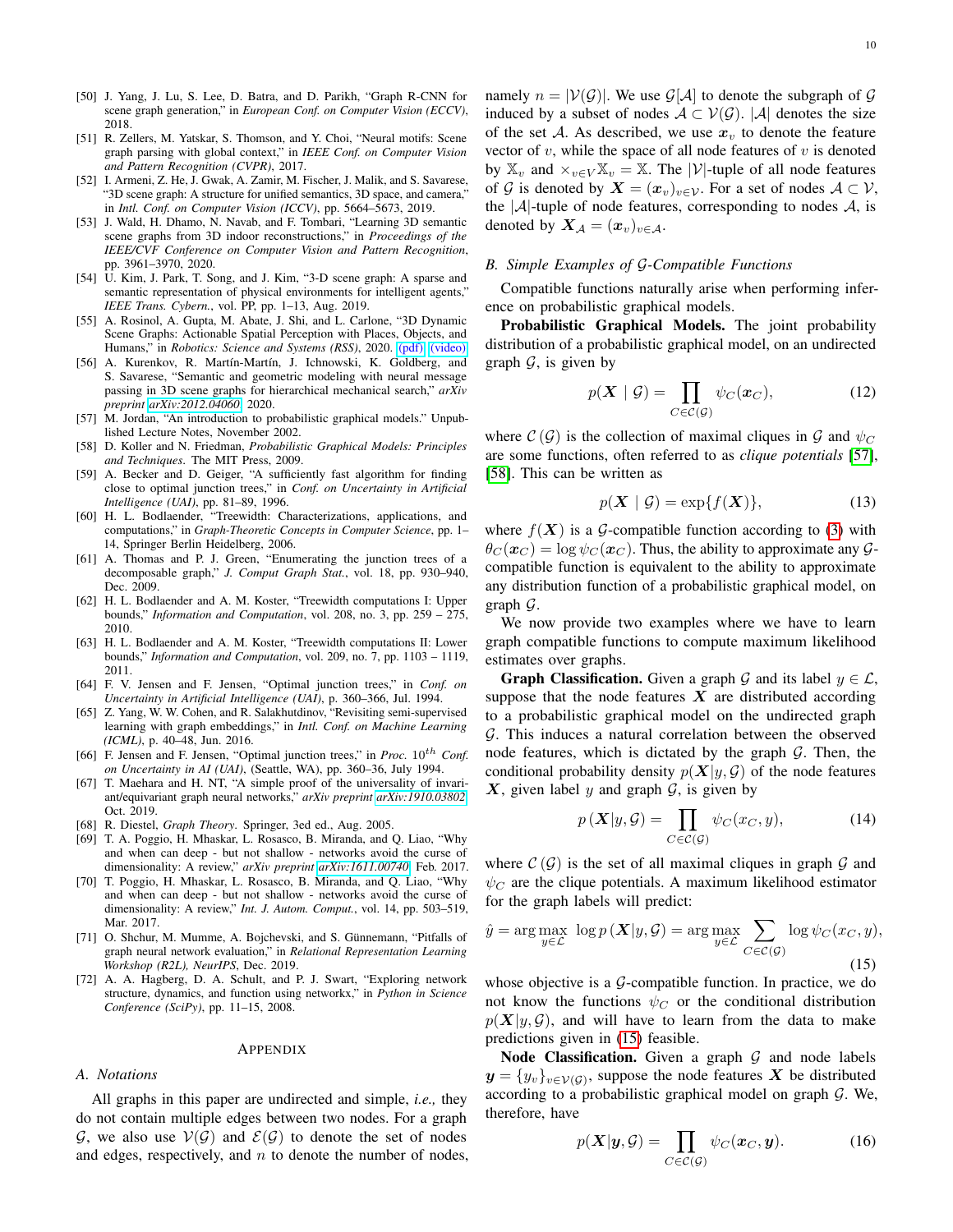A maximum likelihood estimator that estimates node labels y by observing the node features will predict:

$$
\hat{\boldsymbol{y}} = \underset{y_v \in \mathcal{L}}{\arg \max} \ \log p(\boldsymbol{X}|\boldsymbol{y}, \mathcal{G}) = \underset{y_v \in \mathcal{L}}{\arg \max} \sum_{C \in \mathcal{C}(\mathcal{G})} \log \psi_C(\boldsymbol{x}_C, \boldsymbol{y}),
$$
\n(17)

whose objective is a  $G$ -compatible function.

*Remark 12 (Applying to directed graphs):* The proposed model can be used to approximate inference on the directed graphical models as well. Note that the joint distribution on a directed graphical model can also be described as a product of clique potentials [\[57\]](#page-9-8), [\[58\]](#page-9-9). However, we would first convert the directed model into an undirected graphical model using the technique of moralization [\[57\]](#page-9-8), [\[58\]](#page-9-9). The H-tree can then be constructed on this undirected, moralized graph.

#### <span id="page-10-1"></span>*C. Junction Tree Decomposition*

This section reviews the *junction tree* algorithm, proposed in [\[66\]](#page-9-15). We denote by  $(\mathcal{T}, \mathcal{B}) =$  junction-tree( $\mathcal{G}$ ) the algorithm that takes an arbitrary graph  $G$  and returns a junction tree decomposition  $(\mathcal{T}, \mathcal{B})$  as described below.

In order to obtain a junction tree decomposition of a given undirected graph  $G$ , the graph  $G$  is first triangulated. Triangulation is done by adding a chord between any two nodes in every cycle of length 4 or more. This eliminates all the cycles of length 4 or more in the graph  $G$  to produce a chordal graph  $\mathcal{G}_c$ . The collection of bags  $\mathcal{B} = \{B_\tau\}_{\tau}$  in the junction tree is chosen as the set of all maximal cliques in the chordal graph  $\mathcal{G}_c$ . Then, an *intersection graph*  $\mathcal I$  on  $\mathcal B$  is built, which has a node for every bag in  $\beta$  and an edge between two bags  $B_{\tau}$  and  $B_{\mu}$  if they have a non-empty intersection, *i.e.*,  $|B_{\tau} \cap B_{\mu}| \geq 1$ . The weight of every link  $\{\tau, \mu\}$  in the intersection graph  $\mathcal I$  is set to  $|B_{\tau} \cap B_{\mu}|$ . Finally, the desired junction tree is obtained by extracting a maximum weight spanning tree on the weighted intersection graph  $\mathcal I$ . It is know that this extracted tree  $\mathcal T$ , with the bag  $\beta$ , is a valid tree-decomposition of  $\mathcal G$  that satisifes the connectedness and covering property.

The junction tree decomposition of a graph and its subgraphs is shown in Fig. [1.](#page-3-1)

#### <span id="page-10-0"></span>*D. Invariant and Equivariant Function Approximation*

In this section, we prove Theorem [2.](#page-2-6) We first recall the definitions of G-invariant and G-equivariant functions. Let  $X^{\sigma}$ to denote the tuple  $(x_{\sigma(v)})_{v\in\mathcal{V}}$ , where  $\sigma$  is a permutation of nodes V in graph G. Define  $\mathcal{E}^{\sigma} = \{(\sigma(u), \sigma(v)) \mid (u, v) \in \mathcal{E}\},\$ for edges  $\mathcal E$  in graph  $\mathcal G$ , and note that  $\mathcal G^{\sigma} = (\mathcal V, \mathcal E^{\sigma})$  is a permutation of graph  $\mathcal{G}$ .

*Definition 13 (*G*-invariant function):* A function h :  $(\mathbb{X}, \mathcal{G}) \to \mathbb{R}$  is invariant with respect to graph  $\mathcal{G}$  or  $\mathcal{G}$ -invariant if

$$
h(\mathbf{X}^{\sigma}, \mathcal{G}^{\sigma}) = h(\mathbf{X}, \mathcal{G}),\tag{18}
$$

for all permutations  $\sigma$  on  $V(G)$ .

*Definition 14 (*G*-equivariant function):* A function h :  $(\mathbb{X}, \mathcal{G}) \to \mathbb{R}^n$  is equivariant with respect to graph  $\mathcal{G}$  or  $\mathcal{G}$ equivariant if

$$
h(\mathbf{X}^{\sigma}, \mathcal{G}^{\sigma}) = h(\mathbf{X}, \mathcal{G})^{\sigma}, \tag{19}
$$

for all permutations  $\sigma$  on  $V(G)$ , where for a  $\mathbf{z} \in \mathbb{R}^n$ ,  $\mathbf{z}^{\sigma} \in \mathbb{R}^n$ is such that  $z_i^{\sigma} = z_{\sigma(i)}$  for all  $i \in [n]$ .

Theorem [2](#page-2-6) can restated, in more detail, as follows: *Theorem 15:* The following statements hold true.

1) For any continuous  $G$ -invariant function  $h$  and a scalar  $\epsilon > 0$  there exists an integer  $M \geq 1$  and a collection of M continuous G-compatible functions  $\{f^i\}_{i=1}^M$  such that

<span id="page-10-3"></span>
$$
\sup_{\mathbf{X}\in\mathbb{X}}\left|h(\mathbf{X},\mathcal{G})-\sum_{i=1}^M\phi\left(f^i(\mathbf{X},\mathcal{G})\right)\right|<\epsilon,\qquad(20)
$$

where  $\phi : \mathbb{R} \to \mathbb{R}$  is some function.

2) For any continuous  $G$ -equivariant function  $h$  and a scalar  $\epsilon > 0$  there exists a set of integers  $M_l \geq 1$ , for  $l \in [n]$ , and G-compatible functions  $\{f^{\bar{l},i}\}_{i=1}^{M_l}$  such that

$$
\sup_{\mathbf{X}\in\mathbb{X}}\left|h_l(\mathbf{X},\mathcal{G})-\sum_{i=1}^{M_l}\phi\left(f^{l,i}(\mathbf{X},\mathcal{G})\right)\right|<\epsilon,\quad(21)
$$

for all  $l \in [n]$ , where  $h_l(X, \mathcal{G}) \in \mathbb{R}$  denotes the *l*th component of h and  $\phi : \mathbb{R} \to \mathbb{R}$  is some function.

*Proof:* The proof is based on a result presented in [\[67\]](#page-9-16). Let W denote a  $n \times n$  adjacency matrix for graph  $G$  (*i.e.*,  $w(u, v) = 0$  if the link  $(u, v) \notin \mathcal{E}(\mathcal{G})$  and  $w(u, v)$  denotes the  $(u, v)$ th element in W. Let W denote the space of all such adjacency matrices W (for graph G) such that  $||W||_{\infty} \leq 1$ , *i.e.*,  $|w(u, v)| \leq 1$  for all  $u, v \in [n]$ . Let G denote the set of all simple graph, *i.e.,* graphs with no self-loops or multi-edges.

For a  $W \in W$  and a graph  $\mathcal{H} \in G$  define the function:

<span id="page-10-4"></span>hom 
$$
(\mathcal{H}, \mathbf{W}) = \sum_{\pi \in \mathbb{M}(\mathcal{H}, \mathcal{G})} \prod_{u \in \mathcal{V}(\mathcal{H})} w(\pi(u), \pi(u)) \times \prod_{(u,v) \in \mathcal{E}(\mathcal{H})} w(\pi(u), \pi(v)).
$$
 (22)

where  $\mathbb{M}(\mathcal{H}, \mathcal{G})$  denotes the set of all maps  $\pi$  from  $\mathcal{V}(\mathcal{H})$  to  $V(G)$ . Further, let A denote the following class of functions:

$$
\mathcal{A} = \left\{ \boldsymbol{W} \rightarrow \sum_{\mathcal{H} \in \mathsf{H}} \alpha_{\mathcal{H}} \text{hom} \left( \mathcal{H}, \boldsymbol{W} + 2\boldsymbol{I} \right) \left| \begin{array}{c} \alpha_{\mathcal{H}} \in \mathbb{R} \\ \mathsf{H} \subset \mathsf{G} \\ \mathsf{H} \text{ is finite} \end{array} \right. \right\},
$$

where I denotes the  $n \times n$  identity matrix. For a  $W \in W$ , graph  $\mathcal{H} \in \mathbb{G}$ , and a node  $s \in \mathcal{V}(\mathcal{G})$  define the function  $\widetilde{HOM}(\mathcal{H}, \mathcal{W}) \in \mathbb{R}^n$  such that its sth  $(s \in \mathcal{V}(\mathcal{G}))$  component is given by

$$
HOM_s (\mathcal{H}, \mathbf{W}) = \sum_{\substack{\pi \in \mathbb{M}(\mathcal{H}, \mathcal{G}), \\ \pi(1) = s}} \prod_{u \in \mathcal{V}(\mathcal{H})} w(\pi(u), \pi(u))
$$

$$
\times \prod_{(u,v) \in \mathcal{E}(\mathcal{H})} w(\pi(u), \pi(v)). \quad (23)
$$

Define the function space:

<span id="page-10-5"></span>
$$
\bar{\mathcal{A}} = \left\{ \boldsymbol{W} \rightarrow \sum_{\mathcal{H} \in \mathsf{H}} \alpha_{\mathcal{H}} \text{HOM} \left( \mathcal{H}, \boldsymbol{W} + 2\boldsymbol{I} \right) \left| \begin{array}{c} \alpha_{\mathcal{H}} \in \mathbb{R} \\ \mathsf{H} \subset \mathsf{G} \\ \mathsf{H} \text{ is finite} \end{array} \right. \right\}.
$$

We have the following result from [\[67\]](#page-9-16).

<span id="page-10-2"></span>*Theorem 16 ( [\[67\]](#page-9-16)*): The following statements are true: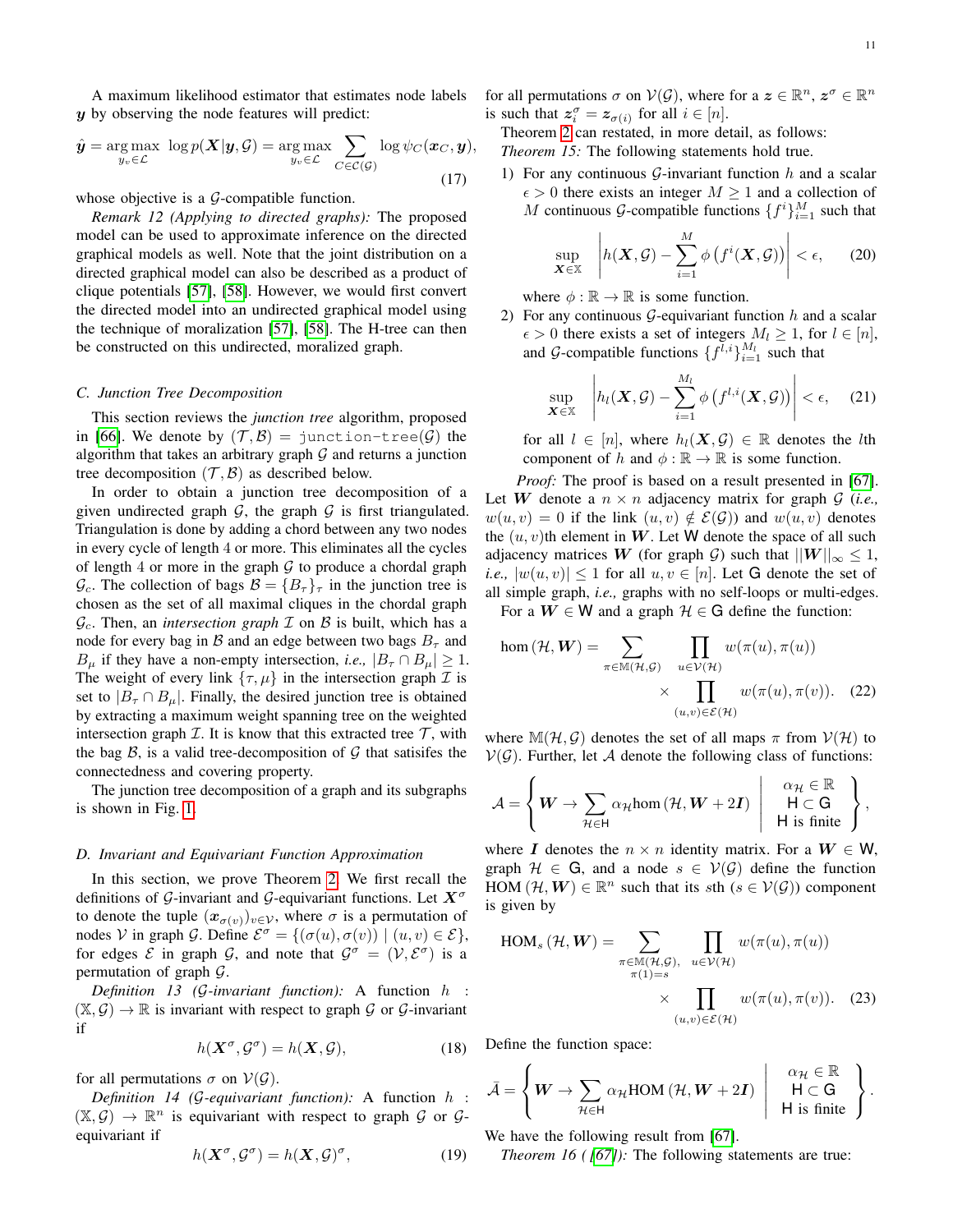П

- 1)  $\mathcal A$  is dense in the space of continuous  $\mathcal G$ -invariant functions.
- 2)  $\overline{A}$  is dense in the space of continuous  $\mathcal{G}$ -equivariant functions.

*Proof:* The only difference between the spaces  $A$ ,  $A$ in [\[67\]](#page-9-16) and defined here is that here we fix the input graph  $G$ and restrict the space W to be the set of all weighted adjacency matrices of  $G$  (with bounded weights). However, the exact same arguments presented in [\[67\]](#page-9-16) hold in this case towards establishing the statements in Theorem [16.](#page-10-2)

We now show how Theorem [16](#page-10-2) can be translated to establish Theorem [15.](#page-10-3) We only present the arguments here for the  $G$ -invariant case in Theorem [15,](#page-10-3) and the  $G$ -equivariance case can be deduced using the same line of arguments.

Firstly, note that any hom  $(\mathcal{H}, \mathbf{W})$  (in [\(22\)](#page-10-4)) can be written as:

$$
\overline{\text{hom}}(\mathcal{H}, \mathbf{X}) = \sum_{\pi \in \mathbb{I}(\mathcal{H}, \mathcal{G})} \prod_{u \in \mathcal{V}(\mathcal{H})} \theta_{\pi(u)}(x_{\pi(u)})
$$

$$
\times \prod_{(u,v) \in \mathcal{E}(\mathcal{H})} \theta_{\pi(u), \pi(v)}(x_{\pi(u)}, x_{\pi(v)}), \quad (24)
$$

for some input node features  $\mathbf{X} = (\mathbf{x}_v)_{v \in \mathcal{V}(\mathcal{G})}$  and functions  $\theta_u, \theta_{u,v}$  for all  $u \in V(G)$  and  $(u,v) \in \mathcal{E}(G)$  such that  $||\theta_u||_{\infty} \leq 1$  and  $||\theta_{u,v}|| \leq 1$  (This follows from  $||W||_{\infty} \leq 1$ ). Furthermore, the reverse is also true, *i.e.*,, for every hom  $(\mathcal{H}, \mathbf{X})$ defined in [\(24\)](#page-10-5) there exists a weighted adjacency matrix  $X$ , with  $||W||_{\infty} \leq 1$ , such that  $\overline{\text{hom}}(\mathcal{H}, X) = \text{hom}(\mathcal{H}, W)$ (define  $w(u, u) = \theta_u(\boldsymbol{x}_u)$  and  $w(u, v) = \theta_{u,v}(\boldsymbol{x}_u, \boldsymbol{x}_v)$  to get the required  $W$ ).

This observation, in conjunction with Theorem [16,](#page-10-2) shows that the set of functions

$$
\mathcal{B} = \left\{ \boldsymbol{X} \rightarrow \sum_{\mathcal{H} \in \mathsf{H}} \alpha_{\mathcal{H}} \, \overline{\text{hom}}\left(\mathcal{H}, \boldsymbol{X}\right) \middle| \begin{array}{c} \alpha_{\mathcal{H}} \in \mathbb{R}, \, \mathsf{H} \subset_{\text{finite}} \mathsf{G} \\ \theta_{u} = \theta_{u}^{\prime} + 2, \\ ||\theta_{u}||_{\infty} \leq 1, \text{ and } \\ ||\theta_{u,v}||_{\infty} \leq 1 \end{array} \right\},
$$

is also dense in the space of continuous  $\mathcal{G}$ -invariant functions. We now show that every function in  $\beta$  can be written as a finite sum of  $G$ -compatible functions composed with a non-linear function.

<span id="page-11-1"></span>*Lemma 17:* For every  $g \in \mathcal{B}$  there exists a finite set of G-compatible functions  $\{f^i\}_{i=1}^M$  and a non-linear function  $\phi$ :  $\mathbb{R} \to \mathbb{R}$  such that

$$
g(\mathbf{X}) = \sum_{i=1}^{M} \phi\left(f^{i}(\mathbf{X})\right). \tag{25}
$$

Furthermore,  $\phi$  are independent of  $g \in \mathcal{B}$ . *Proof:* A function  $g \in \mathcal{B}$  is given by

$$
g(\boldsymbol{X}) = \sum_{\mathcal{H} \in \mathsf{H}} \sum_{\pi \in \mathbb{M}(\mathcal{H}, \mathcal{G})} \alpha_{\mathcal{H}} \prod_{u \in \mathcal{V}(\mathcal{H})} \theta_{\pi(u)}(\boldsymbol{x}_{\pi(u)})
$$

$$
\times \prod_{(u,v) \in \mathcal{E}(\mathcal{H})} \theta_{\pi(u), \pi(v)}(\boldsymbol{x}_{\pi(u)}, \boldsymbol{x}_{\pi(v)}), \quad (26)
$$

for some  $\alpha_{\mathcal{H}}, \theta_u$ , and  $\theta_{u,v}$ s. Note that the expression

$$
\prod_{u \in \mathcal{V}(\mathcal{H})} \theta_{\pi(u)}(x_{\pi(u)}) \prod_{(u,v) \in \mathcal{E}(\mathcal{H})} \theta_{\pi(u),\pi(v)}(x_{\pi(u)},x_{\pi(v)}),
$$
\n(27)

can be written as  $\phi(f^{\mathcal{H}, \pi}(\boldsymbol{X}))$  with  $\phi(x) = \exp\{x\}$  and  $f^{\mathcal{H},\pi}(\boldsymbol{X})$  a G-compatible function given by

$$
f^{\mathcal{H},\pi}(\boldsymbol{X}) = \sum_{u \in \mathcal{V}(\mathcal{G})} \log \theta_{\pi(u)}(\boldsymbol{x}_{\pi(u)}) + \sum_{(u,v) \in \mathcal{E}(\mathcal{G})} \log \theta_{\pi(u),\pi(v)}(\boldsymbol{x}_{\pi(u)},\boldsymbol{x}_{\pi(v)})
$$
 (28)

Thus, we have

$$
g(\mathbf{X}) = \sum_{\mathcal{H} \in \mathsf{H}} \sum_{\pi \in \mathbb{M}(\mathcal{H}, \mathcal{G})} \phi\left(f^{\mathcal{H}, \pi}(\mathbf{X})\right),\tag{29}
$$

where we have modified  $f^{\mathcal{H}, \pi}$  to incorporate the constant  $\alpha_{\mathcal{H}}$ . Since H and  $\mathbb{M}(\mathcal{H}, \mathcal{G})$  are finite sets, we have the result.

The result in Theorem [15](#page-10-3) follows from Lemma [17](#page-11-1) and the observation that  $\beta$  is dense in the space of continuous G-invariant functions.

## <span id="page-11-0"></span>*E. Proof of Theorem [7](#page-4-6)*

The proof is divided into four sub-sections. Here is a brief outline:

1. In Section [E1,](#page-11-2) we first prove an *aggregation lemma*. It (roughly) states the following: If the representation vectors at the root nodes of the H-tree  $\mathcal{J}_{\mathcal{G}}$  are  $\{h_r\}_{r \in R}$ , at some iteration  $t$ , then in finitely many more message passing iterations it is possible to output a label  $y_{v_0} = \sum_{r \in R} h_r$ .

2. In Section [E2,](#page-12-0) we then prove that any  $G$ -compatible function f can be written as a sum  $f(X) = \sum_{r \in R} \gamma_r$  of component functions  $\gamma_r$ .

3. In Section [E3,](#page-13-0) we establish that the component functions  $\gamma_r$  have a compositional structure that matches with the subtree  $\mathcal{T}_r$  of the H-tree  $\mathcal{J}_\mathcal{G}$  formed by the root node r and its descendants. This helps in efficient computation of the component function  $\gamma_r$  on the sub-tree  $\mathcal{T}_r$ .

4. The goal is to first estimate each component  $\gamma_r$ , by message passing on  $\mathcal{T}_r$ , and then aggregate by applying the aggregation lemma. In Section [E4,](#page-13-1) we put it all together to argue that it is indeed possible to approximate any (adequately smooth and bounded) compatibility function  $f$ , to arbitrary precision  $\epsilon$ , by the message passing described in [\(9\)](#page-4-5). We obtain a bound on the number of parameters  $N$  required to approximate any such function in Section [E4.](#page-13-1)

<span id="page-11-2"></span>*1) Aggregation:* Let the COMB function be a simple average function:

$$
y_{v_0} = \text{COMB} \left( \{ \mathbf{h}_l^T \mid l \text{ leaf node in } \mathcal{J}_\mathcal{G} \text{ s.t. } \kappa(l) = v_0 \} \right)
$$

$$
\triangleq \frac{1}{\left| \{ l \mid \kappa(l) = v_0 \} \right|} \sum_{l:\kappa(l) = v_0} \mathbf{h}_l^T, \quad (30)
$$

for some T, where index l is over the set of leaf nodes in  $\mathcal{J}_G$ . We first prove the following lemma.

*Lemma 18 (Aggregation):* Let  $h_r^t$  denote the representation vectors of root nodes  $r \in R$  at some iteration t. If  $h_r^t \in [0, 1]$ for all  $r \in R$  and  $\sum_{r \in R} h_r^t \in [0,1]$ , then there exists  $t_0$ message passing iterations such that

<span id="page-11-4"></span><span id="page-11-3"></span>
$$
y_{v_0} = \sum_{r \in R} h_r^t,\tag{31}
$$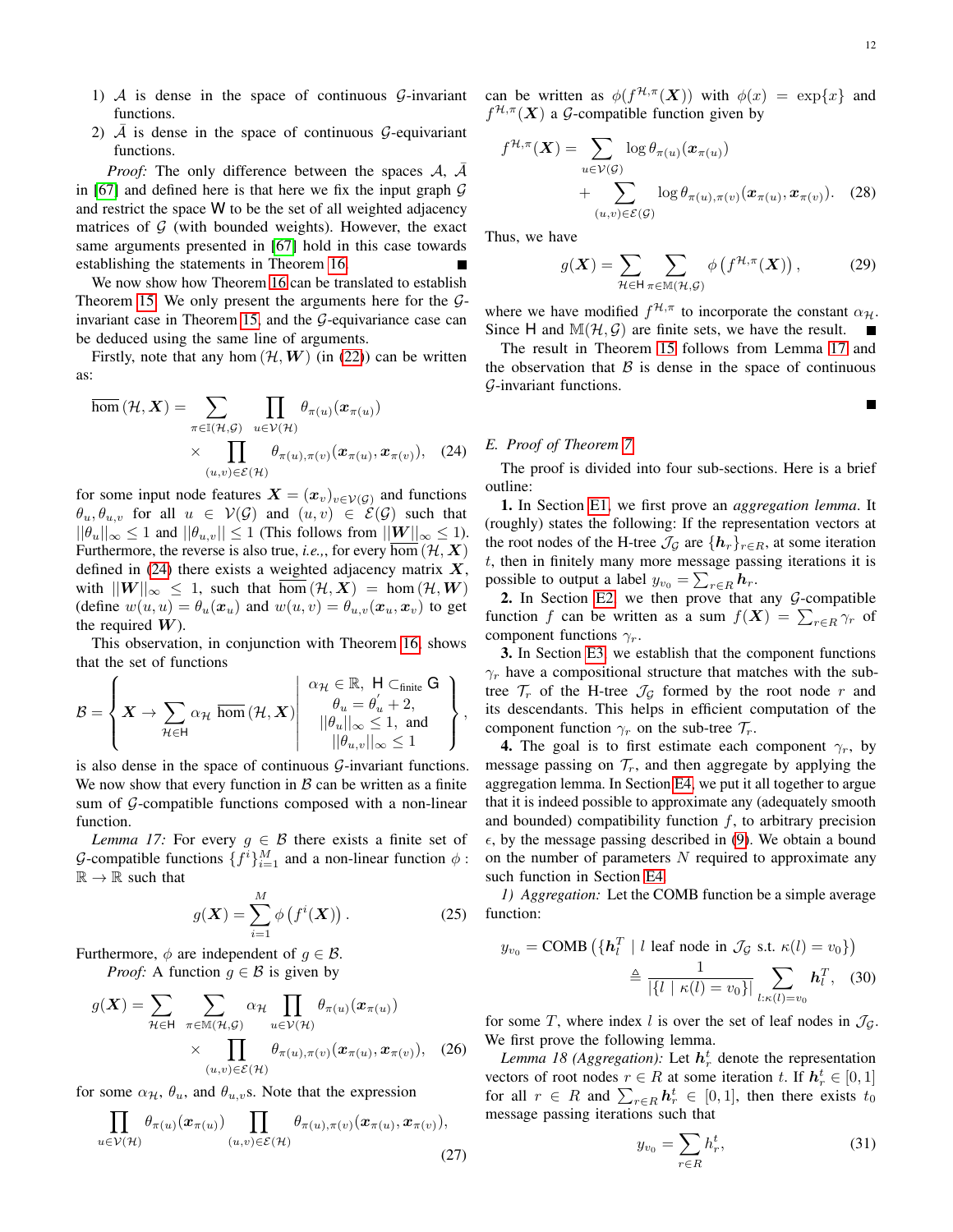for  $T = t + t_0$ . Further, the parameters used in this message passing and the number of iterations  $t_0$  do not depend on  $\{\boldsymbol{h}_r^t\}_{r\in R}.$ 

*Proof:* We first make a few assertions about the message passing described in [\(9\)](#page-4-5), in the paper. The proof of the lemma directly follows from them. The assertions are self-evident and we only give a one line descriptive proof following its statement.

**Assertion 1.** Let  $(v, u)$  be an edge in the H-tree  $\mathcal{J}_G$ . If  $h_v^{t-1} \in [0,1]$  then there exists parameters  $N_u$ ,  $a_{u,t}^k$ ,  $b_{u,t}^k$ , and  $w_{u,t}^k$  in [\(9\)](#page-4-5) such that

$$
\mathbf{h}_{u}^{t} = \text{AGG}_{t} \left( \mathbf{h}_{u}^{t-1}, \{ \mathbf{h}_{w}^{t-1} \mid w \in \mathcal{N}_{\mathcal{J}_{\mathcal{G}}}(u) \} \right)
$$
\n
$$
= \text{ReLU} \left( \sum_{k=1}^{N_{u}} a_{u,t}^{k} \langle \mathbf{w}_{u,t}^{k}, \mathbf{h}_{\mathcal{N}(u)}^{t-1} \rangle + b_{u,t}^{k} \right),
$$
\n
$$
= \text{ReLU} \left( \mathbf{h}_{v}^{t-1} \right) = \mathbf{h}_{v}^{t-1}. \quad (32)
$$

*The last equality holds only because*  $h_v^{t-1} \in [0,1]$ *.* 

Assertion 2. Let  $(v, u)$  be an edge in  $\mathcal{J}_{\mathcal{G}}$ . If  $h_u^{t-1} + h_v^{t-1} \in$ [0, 1] then there exists parameters  $N_u$ ,  $a_{u,t}^k$ ,  $b_{u,t}^k$ , and  $w_{u,t}^k$  in [\(9\)](#page-4-5) such that

$$
\begin{split} \boldsymbol{h}_{u}^{t} &= \text{AGG}_{t} \left( \boldsymbol{h}_{u}^{t-1}, \{ \boldsymbol{h}_{w}^{t-1} \mid w \in \mathcal{N}_{\mathcal{J}_{\mathcal{G}}}(u) \} \right) \\ &= \text{ReLU} \left( \sum_{k=1}^{N_{u}} a_{u,t}^{k} \langle \boldsymbol{w}_{u,t}^{k}, \boldsymbol{h}_{\mathcal{N}(u)}^{t-1} \rangle + b_{u,t}^{k} \right), \\ &= \text{ReLU} \left( \boldsymbol{h}_{u}^{t-1} + \boldsymbol{h}_{v}^{t-1} \right) = \boldsymbol{h}_{u}^{t-1} + \boldsymbol{h}_{v}^{t-1}. \end{split} \tag{33}
$$

*The last equality holds only because*  $h_u^{t-1} + h_v^{t-1} \in [0,1]$ *.* 

**Assertion 3.** Let  $h_r^t$  denote representation vectors at root nodes  $r \in R$  on the H-tree  $\mathcal{J}_{\mathcal{G}}$  at some iteration t. If  $\mathbf{h}_{r}^{t} \in [0, 1]$ and  $\sum_{r \in R} h_r^t \in [0, 1]$  then for any  $r_0 \in R$  there exists  $t_0$ message passing iterations, for some  $t_0 > 0$ , on the root nodes in  $\mathcal{J}_{\mathcal{G}}$  such that  $h_{r_0}^{t+t_0} = \sum_{r \in R} h_r^t$ . Further, the parameters used in this message passing are independent of  $\{h_r^t\}_{r \in R}$ .

*This can be established by looking at*  $\mathcal{T} = \mathcal{J}_{\mathcal{G}}[R]$  *as a tree rooted at*  $r_0$  *and performing message aggregation from the leaf nodes of*  $\mathcal T$  *to the root node*  $r_0$  *using Assertion 2.* 

**Assertion 4.** If  $h_r^t \in [0, 1]$  for some  $r \in R$ , then there exists  $t_0$  message passing iterations from the root node  $r$  to all the leaf nodes l in H-tree  $\mathcal{J}_{\mathcal{G}}$  such that  $h_l^{t+t_0} = h_r^t$ , for all leaf nodes l.

*This can be done by using Assertion 1 and successively passing the representation vector* h t r *from* r *to all the leaf nodes*  $l$  *in*  $\mathcal{J}_G$ *.* 

From Assertions 3 and 4 it is clear that, given  $\{h_r^t\}_{r \in R}$ at some t (bounded in  $[0, 1]$  as described in the statement of the lemma), there exists  $t_0$  message passing iterations such that  $h_l^{t+t_0} = \sum_{r \in R} h_r^t$  at all the leaf nodes l in  $\mathcal{J}_{\mathcal{G}}$ . Since the COMB operation computes a simple average (see [\(30\)](#page-11-3)) we have the result.

<span id="page-12-0"></span>*2) Factorization:* Next, we show that any compatibility function

<span id="page-12-2"></span>
$$
f(\mathbf{X}) = \sum_{C \in \mathcal{C}(\mathcal{G})} \theta_C(\mathbf{x}_C),\tag{34}
$$

can be broken down into component functions  $\{\gamma_r\}_{r \in R}$  such that

$$
f(\boldsymbol{X}) = \sum_{r \in R} \gamma_r,\tag{35}
$$

where

<span id="page-12-5"></span>
$$
\gamma_r = \sum_{C \in \mathcal{C}_r} \theta_C(\boldsymbol{x}_C),\tag{36}
$$

for all  $r \in R$ ,<sup>[3](#page-12-1)</sup>  $C_r$  are subsets of  $C(G)$  which form its partition, and R is the set of root nodes in the H-tree  $\mathcal{J}_G$ .

*Lemma 19 (Factorization):* Let f be a graph compatible function given in [\(34\)](#page-12-2) with its clique functions  $\theta_C$ . Then, for every  $r \in R$  there exists a subset  $\mathcal{C}_r \subset \mathcal{C}(\mathcal{G})$  such that

$$
\gamma_r = \sum_{C \in \mathcal{C}_r} \theta_C(x_C),\tag{37}
$$

and  $f(X) = \sum_{r \in R} \gamma_r$ . Further, the collection of subsets  $\{C_r\}_{r \in R}$  forms a partition of  $C(G)$ , *i.e.*,  $C_r \cap C_{r'} = \emptyset$  whenever  $r \neq r'$  and  $\cup_{r \in R} C_r = C(\mathcal{G})$ .

*Proof:* Let f be a graph compatible function given in [\(34\)](#page-12-2) with its clique functions  $\theta_C$  and

$$
(\mathcal{T}, \mathcal{B}) = \text{tree-decomposition}(\mathcal{G}), \qquad (38)
$$

be the tree decomposition of graph  $G$ . Note that the set of root nodes R, in the H-tree  $\mathcal{J}_\mathcal{G}$ , is in fact all the nodes in  $\mathcal{T}$ , namely  $R = V(\mathcal{T})$ . Further, for every  $r \in R$ ,  $B_r \in \mathcal{B}$  is a bag of nodes  $B_r \subset V(G)$  associated with r.

It is known that for any clique C in graph  $\mathcal{G}$ , *i.e.*,  $C \in \mathcal{C}(\mathcal{G})$ , there exists an  $r \in R$  such that all nodes in C are in the bag  $B_r$ , *i.e.*,  $V(C) \subset B_r$  [\[68\]](#page-9-17). However, it is possible that two bags  $B_r$  and  $B_{r'}$ , for  $r \neq r'$ , may contain all the nodes of the same clique C.

Ideally, we would define

$$
\mathcal{C}_r \triangleq \{ C \in \mathcal{C}(\mathcal{G}) \mid \mathcal{V}(C) \subset B_r \},\tag{39}
$$

which is the set of all cliques  $C$  in  $G$  such that all its nodes are in the bag  $B_r$ , and the functions  $\gamma_r$  to be

$$
\gamma_r = \sum_{C \in \mathcal{C}_r} \theta_C(\boldsymbol{x}_C),\tag{40}
$$

for all  $r \in R$ . However, this can lead the  $\sum_{r \in R} \gamma_r$  to overestimate the function f. This is because two bags  $B_r$ and  $B_{r'}$  may contain all the nodes of the same clique C.

In order to avoid double counting of clique functions, we order the nodes in R as  $R = \{r_1, r_2, \dots r_{|R|}\}\.$  We then iterate over these ordered  $R$  nodes in the tree-decomposition to generate  $\mathcal{C}_{r_k}$  and  $\gamma_{r_k}$  (for  $k = 1, 2, \dots |R|$ ) as follows. Initialize  $\mathcal{M}_1 = \emptyset$  and iterate over  $k = 1, 2, \dots |R|$ :

<span id="page-12-3"></span>
$$
\mathcal{C}_{r_k} = \{ C \in \mathcal{C}(\mathcal{G}) \setminus \mathcal{M}_k \mid \mathcal{V}(C) \subset B_{r_k} \},\qquad(41)
$$

<span id="page-12-4"></span>
$$
\mathcal{M}_{k+1} = \mathcal{M}_k \cup \mathcal{C}_{r_k},\tag{42}
$$

and set

$$
\gamma_{r_k} = \sum_{C \in \mathcal{C}_{r_k}} \theta_C(\boldsymbol{x}_C),\tag{43}
$$

for  $k = 1, 2, \ldots |R|$ . This procedure ensures that we do not overestimate f and have  $f(\mathbf{X}) = \sum_{r \in R} \gamma_r$ .

Furthermore,  $\{C_r\}_{r \in R}$  by its very construction (in [\(41\)](#page-12-3)-[\(42\)](#page-12-4)) is pairwise disjoint and spans the entire  $\mathcal{C}(\mathcal{G})$ , thereby forming its partition.  $\Box$ 

<span id="page-12-1"></span><sup>3</sup>We omit the explicit dependence of the function  $\gamma_r$  on X to ease the notation.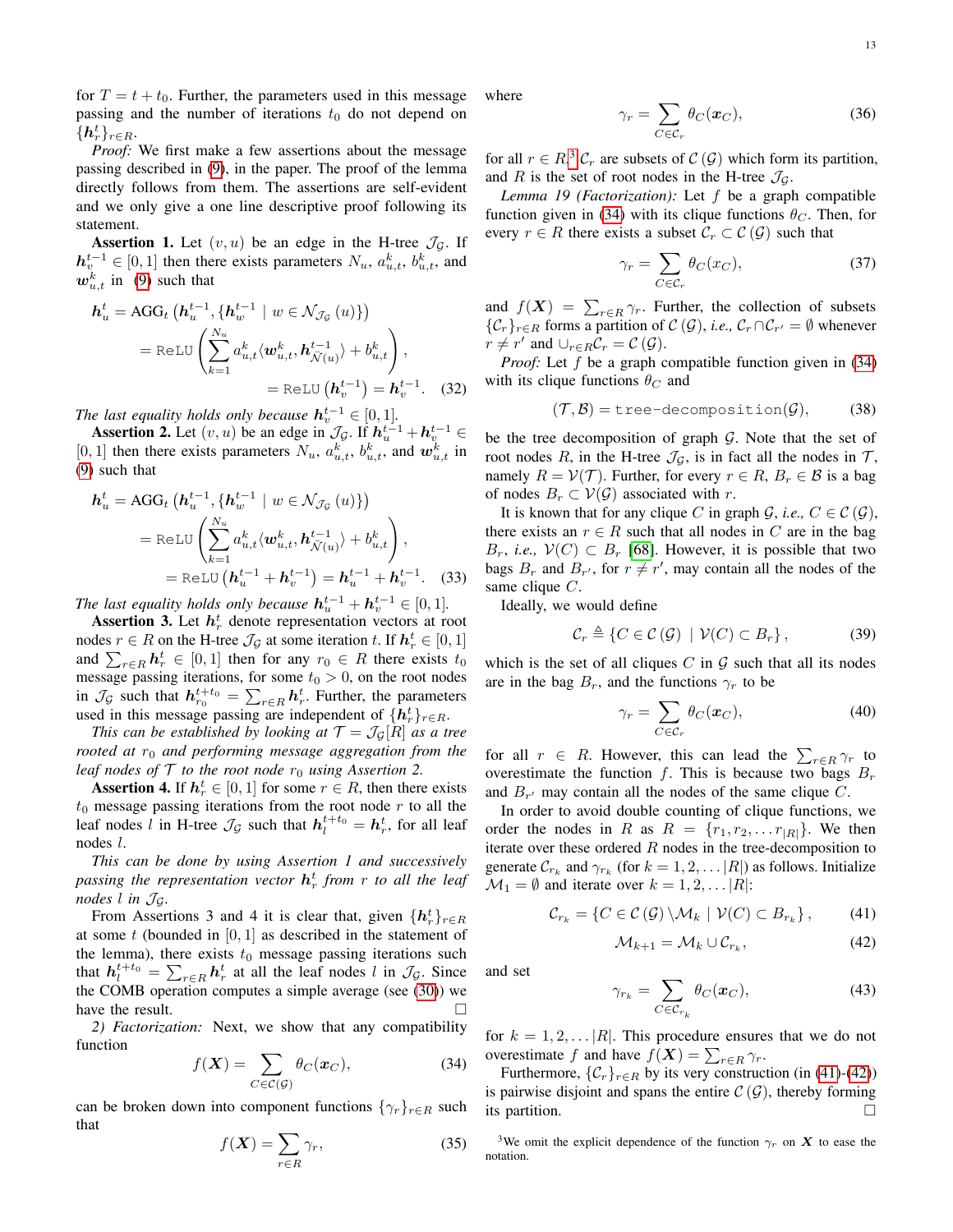<span id="page-13-2"></span>

Fig. 7: Shows the H-tree  $\mathcal{J}_{\mathcal{G}}$  and the directed H-tree  $\mathcal{J}_{\mathcal{G}}$  of a graph. Computation of a compatible function  $f$  is shown on the H-tree.

<span id="page-13-0"></span>*3) Compositional Structure:* Fig. [7](#page-13-2) illustrates computation of a compatible function on the H-tree. We see how the computation of f splits as  $f = \gamma_{r_1} + \gamma_{r_2} + \gamma_{r_3}$ , where  $\gamma_{r_1} = \theta_{12} + \theta_{13}$ ,  $\gamma_{r_2} = \theta_{24}$ , and  $\gamma_{r_3} = \theta_{345}$ . It is interesting to note that the functions  $\gamma_r$ , further, have a compositional structure that matches with the sub-tree induced by the root nodes r, and its descendants. For example, the compositional structure of  $\gamma_{r_1}$  matches with the sub-tree formed by the root node  $r_1$  and its descendants in the H-tree  $\mathcal{J}_G$ . This turns out to be true in general for any compatible function  $f$ , and its factorization  $\{\gamma_r\}_{r \in R}$  (in Lemma [19\)](#page-12-5).

In order to make this precise, we introduce a few definitions that are inspired by [\[69\]](#page-9-18), [\[70\]](#page-9-19). Let  $\overline{D}$  be a directed acyclic graph (DAG) with a single root node  $\alpha$ , i.e. all the directed paths in  $\overline{D}$  end at  $\alpha$ . We will use the term DAG to refer to a single-root DAG in this section.

*Definition 20:* A function  $f: \mathbf{X} = (x_i)_{i \in [n]} \to f(\mathbf{X}) \in \mathbb{R}$ is said to have a compositional structure that matches with a DAG D, with root node  $\alpha$ , if the following holds:

1. Each leaf node l of  $\overrightarrow{D}$  embeds one component of the input feature, *i.e.*,  $h_l = x_i$  for some  $i \in [n]$ .

2. For every non-leaf node u there exists some function  $\mathcal{H}_u$ such that

<span id="page-13-5"></span>
$$
\boldsymbol{h}_u = \mathcal{H}_u \left( \{ \boldsymbol{h}_w \mid w \in \mathcal{N}_{\text{in}}(u) \} \right), \tag{44}
$$

where  $\mathcal{N}_{\text{in}}(u)$  denotes the set of all incoming neighbors to node u.

3.  $f(X) = h_{\alpha}$ , where  $\alpha$  is the single-root node of  $\mathcal{D}$ .

Let  $\mathcal{T}_r$  denote the sub-tree of  $\mathcal{J}_\mathcal{G}$  induced by the root  $r \in R$ and its descendants in  $\mathcal{J}_G$ . Further, let  $\vec{\mathcal{T}}_r$  denote a directed version of  $\mathcal{T}_r$  in which every edge e in  $\mathcal{T}_r$  is turned into a directed edge, pointing in the direction of the root node  $r$ . Note

that  $\vec{\mathcal{T}}_r$  is a DAG with node r functioning as the single root node.

We now show that the components  $\{\gamma_r\}_{r \in R}$  of the compatible function  $f$  in Lemma [19](#page-12-5) have a compositional structure that matches with  $\vec{\mathcal{T}}_r$ .

*Lemma 21 (Compositional Structure):* The function  $\gamma_r$ , in Lemma [19,](#page-12-5) has a compositional structure that matches with the directed sub-tree  $\vec{\mathcal{T}}_r$ , for all  $r \in R$ .

*Proof:* In Lemma [19,](#page-12-5) the function  $\gamma_r$  is given by

<span id="page-13-6"></span>
$$
\gamma_r = \sum_{C \in \mathcal{C}_r} \theta_C(\boldsymbol{x}_C),\tag{45}
$$

were  $\mathcal{C}_r$  is given by

$$
\mathcal{C}_r = \{ C \in \mathcal{C}(\mathcal{G}) \setminus \mathcal{M} \mid \mathcal{V}(C) \subset B_r \},\tag{46}
$$

for some set  $M \subset \mathcal{C}(\mathcal{G})$ . The set  $\mathcal{C}_r$  can be thought of as a collection of cliques in the subgraph of  $G$  induced by the bag  $B_r$ , namely  $\mathcal{G}[B_r]$ . Therefore, the function  $\gamma_r$  is a compatible function on  $\mathcal{G}[B_r]$ .

Note that, in Lemma [19,](#page-12-5) we showed that a graph  $G$ compatible function can be factored as a sum of  $R$  functions, call them  $\{\gamma_r\}_{r \in R}$ , where R is the set of nodes in the treedecomposition  $(\mathcal{T}, \mathcal{B})$ . We have now argued that the functions  $\gamma_r$  are compatible function on the subgraphs  $\mathcal{G}[B_r]$ .

Note that the set of all children of node  $r$  in the sub-tree  $\mathcal{T}_r$  (of the H-tree  $\mathcal{J}_\mathcal{G}$ ) form a tree decomposition of  $\mathcal{G}[B_r]$ . This indicates that the function  $\gamma_r$  should also split as a sum of functions, one corresponding to each node in the tree decomposition of  $\mathcal{G}[B_r]$ , by Lemma [19.](#page-12-5)

Thus, by successively applying Lemma [19,](#page-12-5) we can see that the compositional structure of  $\gamma_r$  matches with the directed sub-tree  $\vec{\mathcal{T}}_r$ , constructed out of the H-tree  $\mathcal{J}_\mathcal{G}$ .

<span id="page-13-1"></span>*4) Approximation:* Lemmas [18](#page-11-4) and [19](#page-12-5) suggest that in order to approximate a compatible function  $f(X)$  =  $\sum_{C \in \mathcal{C}(\mathcal{G})} \theta_C(\boldsymbol{x}_C)$ , with f and  $\theta_C$  bounded between [0, 1], it suffices to generate representation vectors

<span id="page-13-3"></span>
$$
\boldsymbol{h}_r^t \approx \gamma_r = \sum_{C \in \mathcal{C}_r} \theta_C(\boldsymbol{x}_C),\tag{47}
$$

at each root node  $r \in R$  of the H-tree  $\mathcal{J}_{\mathcal{G}}$ , for some t. The approximation in [\(47\)](#page-13-3) must be such that

<span id="page-13-4"></span>
$$
\left|\sum_{r\in R} \mathbf{h}_r^t - \sum_{r\in R} \gamma_r \right| = \left|\sum_{r\in R} \mathbf{h}_r^t - f(\mathbf{X})\right| < \epsilon. \tag{48}
$$

Once such representation vectors  $h_r^t$  are generated at the root nodes of the H-tree, by Lemma [18,](#page-11-4) it's sum can be propagated to generate the node label  $y_{v_0} = \sum_{r \in R} h_r^t$ , with message passing that is independent of the function being approximated.

Next, we show that the message passing defined in [\(9\)](#page-4-5) can indeed produce an approximation, give in [\(48\)](#page-13-4). The number of parameters required to attain this approximation will be an upper-bound on  $N$ .

To prove this, we consider a directed version of the H-tree  $\mathcal{J}_\mathcal{G}$ , where each edge in  $\mathcal{J}_\mathcal{G}$  is turned into a directed edge pointing in the direction that leads to the root nodes  $R \in \mathcal{J}_\mathcal{G}$ . We also remove the edges between the root nodes  $R$ , and add another final node that aggregates information from all the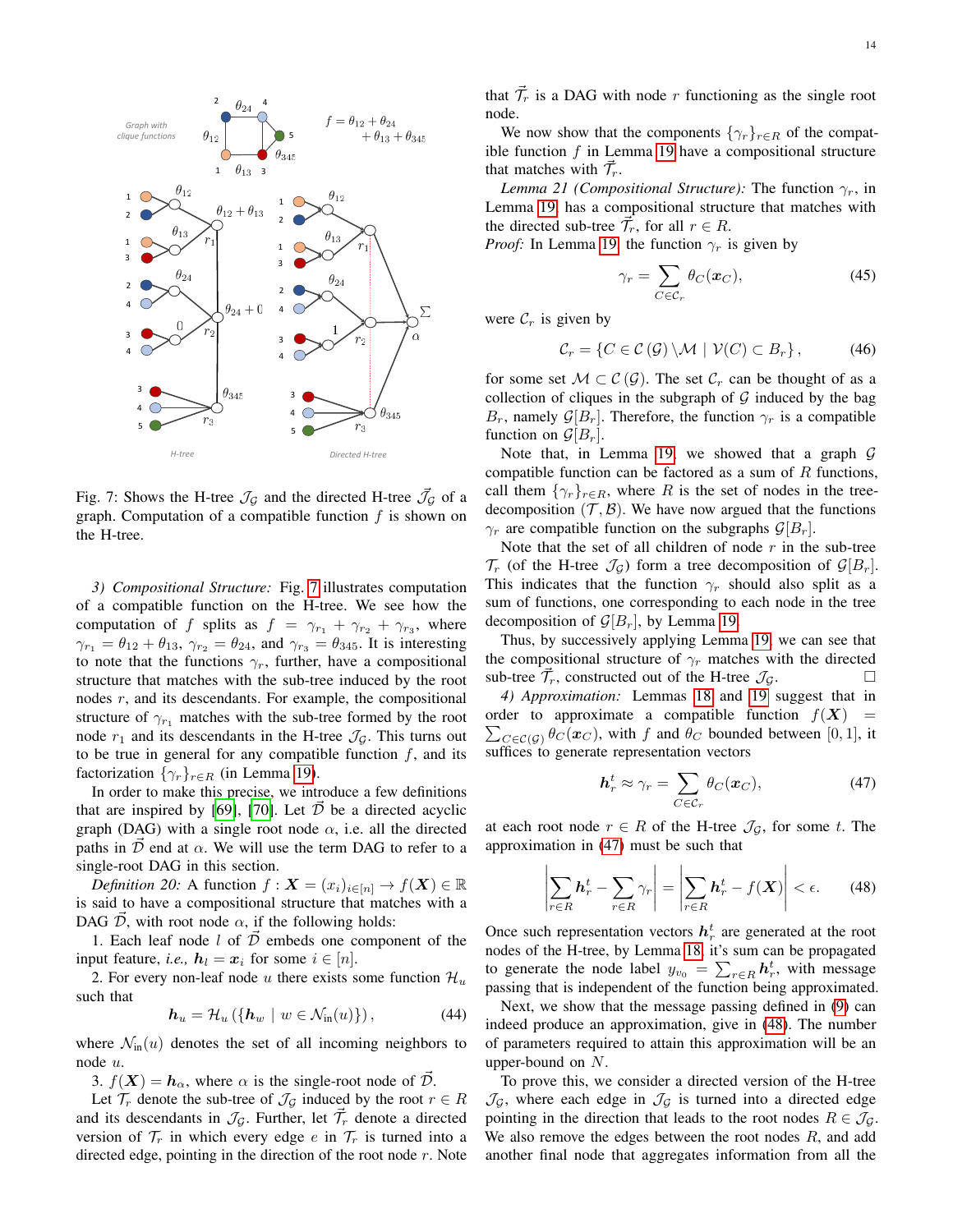root nodes. We call the final node the *aggregator* and call it  $\alpha$ . We call this directed graph  $\vec{J}_\mathcal{G}$ . A directed H-tree graph is illustrated in Figure [7.](#page-13-2) The red colored edges between root nodes show the deleted edges between the root nodes R in  $\mathcal{J}_{\mathcal{G}}$ to get  $\vec{\mathcal{J}}_{\mathcal{G}}$ .

We assume that the messages propagate only in one direction, i.e. from the leaf nodes, where the input node features are embedded, to the aggregator node  $\alpha$ . We implement a shallow neural network at every non leaf node in  $\vec{J}_G$ , which takes in input from all its incoming edges, and propagates its output through its single outgoing edge, directed towards the root nodes.

This can be implemented in the original message passing [\(9\)](#page-4-5) by setting the weight (*i.e.*, parameter  $w_{u,t}^k$ ) component corresponding to the parent node, in the directed  $\mathcal{J}_G$ , to zero. This final aggregation layer in  $\mathcal{J}_G$  is only for mathematical purpose so that we can prove an  $\epsilon$  approximation result, as in [\(48\)](#page-13-4).

With this, in the new message passing architecture on  $\vec{\mathcal{J}}_{\mathcal{G}}$ , each non-leaf node u in  $\mathcal{J}_{\mathcal{G}}$  implements the following shallow neural network given by

<span id="page-14-1"></span>
$$
\boldsymbol{h}_u = \text{ReLU}\left(\sum_{k=1}^{N_u} a_u^k \langle \boldsymbol{w}_u^k, \boldsymbol{h}_{\mathcal{N}_{\text{in}}(u)} \rangle + b_u^k\right), \qquad (49)
$$

where  $\mathbf{h}_{\mathcal{N}_{\text{in}}(u)} \triangleq (\mathbf{h}_{u'} \mid u' \in \mathcal{N}_{\text{in}}(u))$  denotes the vector formed by concatenating all the representation vectors  $h_{u'}$  of nodes u' that have an incoming edge to u in  $\mathcal{J}_\mathcal{G}$ . Here,  $a_u^k$  and  $b_u^k$ are constants and  $w_u^k$  is a vector of size  $d_u - 1$ , which is the total number of incoming links to node u in  $\mathcal{J}_\mathcal{G}$  and  $d_u$  is the total number of links that node u has in  $\mathcal{J}_G$ . Thus, for every non-leaf node  $u \in \vec{\mathcal{J}}_{\mathcal{G}}$  we have  $(d_u - 1) \times \tilde{N}_u$  parameters that model the shallow network. The aggregator node generates the output by simply summing the representation vectors at the root nodes.

Note that, in [\(49\)](#page-14-1),  $h_u$  depends on the input node features X. We omit this dependence in the notation for ease of presentation. We now define the space of functions that the above message passing on  $\vec{\mathcal{J}}_{\mathcal{G}}$  produces:

<span id="page-14-2"></span>
$$
\mathcal{F}(\mathcal{G}, N) = \left\{ \boldsymbol{X} \to \sum_{u \in R} \boldsymbol{h}_u \mid \boldsymbol{h}_u \text{ given in (49)} \right\}, \quad (50)
$$

where  $N = \sum_{u} (d_u - 1) N_u$  is the sum of all the parameters used in [\(49\)](#page-14-1).

In the following, we will restrict ourselves to the DAG  $\vec{J}_{\mathcal{G}}$  and argue that any (smooth enough) function f that has a compositional structure that matches with  $\vec{J}_\mathcal{G}$  can be approximated by a  $g \in \mathcal{F}(\mathcal{G}, N)$  (see [\(50\)](#page-14-2)) with an arbitrary precision.

We now show that for any (smooth enough) function  $f$ , which has a compositional structure that matches with the directed H-tree  $\vec{\mathcal{J}}_{\mathcal{G}}$ , can be approximated by a  $g \in \mathcal{F}(\mathcal{G}, N)$ (see [\(50\)](#page-14-2)) with an arbitrary precision.

*Theorem 22:* Let  $f : [0,1]^n \rightarrow [0,1]$  be a function that has a compositional structure that matches with the DAG  $\vec{\mathcal{J}}_{\mathcal{G}}$ . Let every constituent function  $\mathcal{H}_u$  of f (see Definition [20\)](#page-13-5) be  $L<sub>u</sub>$ -Lipschitz with respect to the infinity norm. Then, for every  $\epsilon > 0$  there exists a neural network  $g \in \mathcal{F}(\mathcal{G}, N)$  such that

 $||f - g||_{\infty} < \epsilon$  and the number of parameters N is bounded by

<span id="page-14-3"></span>
$$
N = \mathcal{O}\left(\sum_{u \in \mathcal{V}(\mathcal{J}_{\mathcal{G}}) \backslash \{\alpha\}} (d_u - 1) \left(\frac{\epsilon}{L_u}\right)^{-(d_u - 1)}\right), \quad (51)
$$

where  $d_u$  denotes the degree (counting incoming and outgoing edges) for node u in  $\vec{J}_{\mathcal{G}}$ 

*Proof:* The proof of this result follows directly from the arguments presented for Theorem 3, Theorem 4, and Proposition 6 in [\[69\]](#page-9-18), [\[70\]](#page-9-19). The first modification we make is the constant factor term  $(d_u - 1)$  for each node u in the summation in [\(51\)](#page-14-3). This appears here, but not in [\[69\]](#page-9-18), [\[70\]](#page-9-19), because in [\[69\]](#page-9-18), [\[70\]](#page-9-19) the node degree was considered as a constant. Here, the degree relates to the treewidth of the graph, and is an important parameter to track scalability of the architecture. The second modification is that we allow for different Lipschitz constants  $L<sub>u</sub>$  for different constituent function. However, the arguments in [\[69\]](#page-9-18), [\[70\]](#page-9-19) work for this case as well.  $\Box$ 

We now apply Theorem [22](#page-14-4) to the function  $f$  given in the statement of Theorem [7.](#page-4-6) In it,  $f$  is compatible with respect to  $G$ . Thus, using Lemma [19](#page-12-5) and Lemma [21,](#page-13-6) we can deduce that  $f$  also has a compositional structure that matches with the directed H-tree  $\vec{\mathcal{J}}_g$ . In Figure [7,](#page-13-2) we illustrate this for a simple example. Thus we can apply Theorem [22](#page-14-4) on  $f$  in order to seek an approximation  $g \in \mathcal{F}(\mathcal{G}, N)$ .

In applying Theorem [22,](#page-14-4) we see that the functions  $\theta_C$  are 1-Lipschitz. Thus, all the nodes  $u \in \mathcal{J}_\mathcal{G}$  at which we compute  $\theta_c$ ,  $L_u = 1 \le d_u - 1$ . The remaining functions that are to be approximated on the  $\vec{J}_\mathcal{G}$  are the addition functions (see Figure [7](#page-13-2) to know how they arise in computing a compatible function). In order to derive our result, it suffices to argue that a simple sum of  $k$  variables, taking values in the unit cube  $[0, 1]^k$ , is k-Lipschitz with respect to the sup norm. This is indeed true and can be verified by simple arguments in analysis. Thus, for all the nodes  $u$  on which we have to compute the addition, we have  $L_u = d_u - 1$ , where  $d_u$  is the degree of node u (counting both incoming and outgoing edges).

Putting all this together and applying Theorem [22](#page-14-4) we obtain the result.

#### <span id="page-14-0"></span>*F. Proof of Corollary [9](#page-5-1)*

We first obtain upper-bounds on the number of nodes  $|V(\mathcal{J}_G)|$  in the H-tree  $\mathcal{J}_G$  and the node degree  $d_u$  for  $u \in V(\mathcal{J}_\mathcal{G})$ . We prove the desired result by substituting these bounds in Theorem [7.](#page-4-6)

<span id="page-14-4"></span>First, note that the subgraph of the H-tree  $\mathcal{J}_G$  induced by the set of root nodes R is a tree decomposition  $(\mathcal{T} = \mathcal{J}_{\mathcal{G}}[R], \mathcal{B})$ of G, by construction; see Algorithm [1](#page-3-2) (lines 1-3). Let tw  $[\mathcal{J}_G]$ denote the treewidth of the tree decomposition ( $\mathcal{T} = \mathcal{J}_G[R], \mathcal{B}$ ). Then the size of each bag  $B<sub>\tau</sub> \in \mathcal{B}$  is bounded by the treewidth tw  $[\mathcal{J}_G] + 1$  (see [\(6\)](#page-2-7)). Let  $T_\tau$  denote the sub-tree in  $\mathcal{J}_G$  that is formed by all the descendants of, and including, the node  $\tau$  in  $\mathcal{T} = \mathcal{J}_{\mathcal{G}}[R]$ . Then, the number of nodes in  $\mathcal{J}_{\mathcal{G}}$  is given by

<span id="page-14-5"></span>
$$
|\mathcal{V}(\mathcal{J}_{\mathcal{G}})| = \sum_{\tau \in R} |\mathcal{V}(T_{\tau})|.
$$
 (52)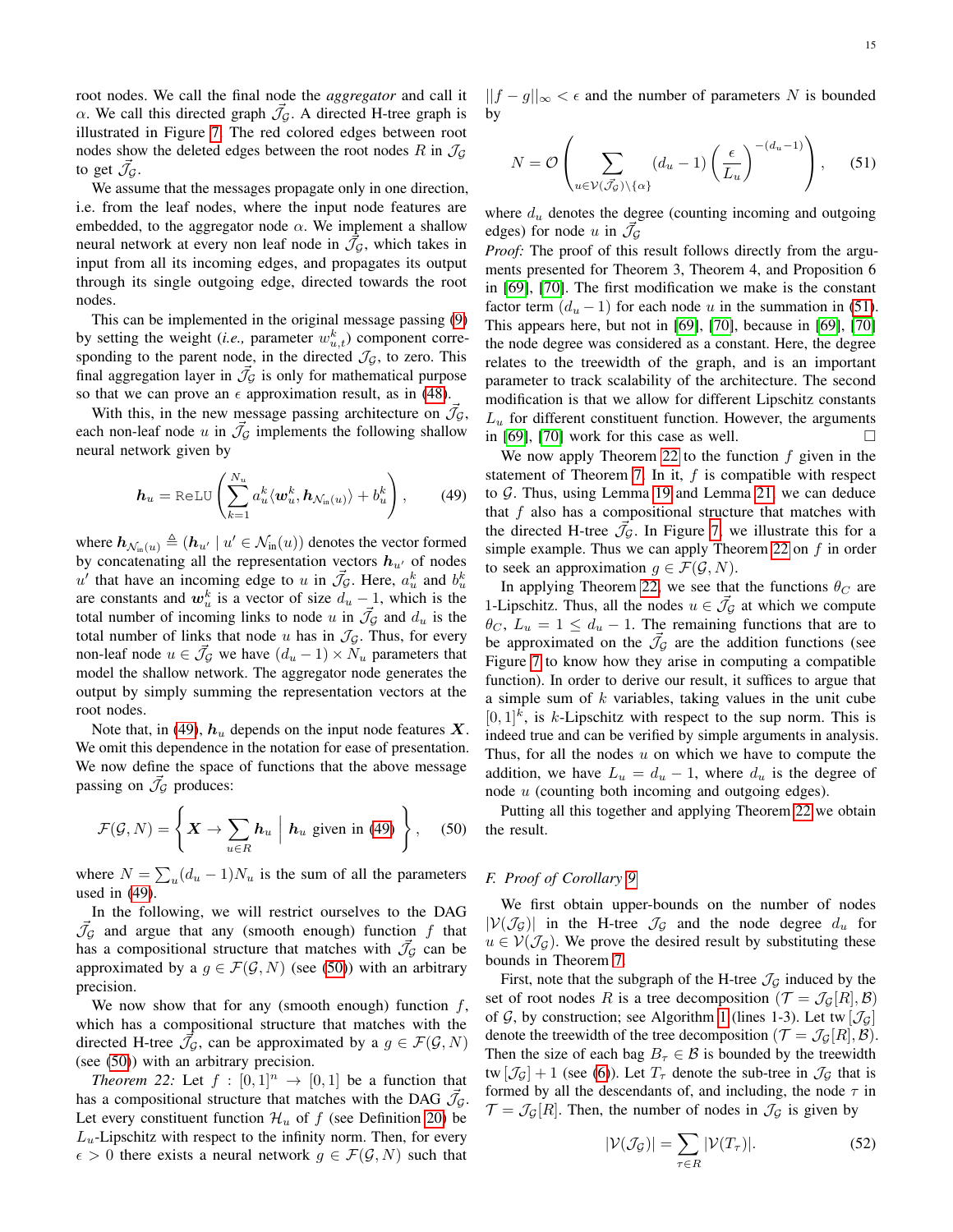<span id="page-15-4"></span>TABLE III: Time Requirements: Train, and Test

| Model            | Training (per epoch) | Testing   |
|------------------|----------------------|-----------|
| <b>GCN</b>       | $0.072$ s            | $0.048$ s |
| $NT + GCN$       | $0.305$ s            | $0.058$ s |
| GraphSAGE        | $0.068$ s            | $0.042$ s |
| $NT + GraphSAGE$ | $0.311$ s            | 0.060 s   |
| GAT              | $0.089$ s            | $0.049$ s |
| $NT + GAT$       | $0.872$ s            | $0.107$ s |
| <b>GIN</b>       | $0.079$ s            | $0.043$ s |
| $NT + GIN$       | $0.348$ s            | 0.059 s   |

Note that the size of each sub-tree  $|\mathcal{V}(T_\tau)|$  is bounded by

<span id="page-15-1"></span>
$$
|\mathcal{V}(T_{\tau})| \le 1 + (\text{tw}\left[\mathcal{J}_{\mathcal{G}}\right] + 1)^{\text{tw}\left[\mathcal{J}_{\mathcal{G}}\right] + 1}.
$$
 (53)

This is because the depth of the tree  $T<sub>\tau</sub>$  is bounded by the bag size  $|B_{\tau}|$ , which is upper-bounded by tw  $|\mathcal{J}_G|+1$ . Further, no node in  $T_{\tau}$  has a bag size larger than  $|B_{\tau}|$  and therefore the number of children at each non-leaf node in  $T_{\tau}$  is bounded by tw  $[\mathcal{J}_G] + 1$ . The additional "+1" in [\(53\)](#page-15-1) accounts for the root node  $\tau$  in  $T_{\tau}$ .

Finally, the number of nodes in the tree decomposition  $\mathcal{T} = \mathcal{J}_{\mathcal{G}}[R]$  (or equivalently, the number of root nodes R) is upper-bounded by n, the total number of nodes in graph  $\mathcal{G}$ . This, along with [\(52\)](#page-14-5)-[\(53\)](#page-15-1), imply

<span id="page-15-3"></span>
$$
|\mathcal{V}(\mathcal{J}_{\mathcal{G}})| \le n + n \left( \text{tw} \left[ \mathcal{J}_{\mathcal{G}} \right] + 1 \right)^{\text{tw} \left[ \mathcal{J}_{\mathcal{G}} \right] + 1} \tag{54}
$$

Note that the degree minus 1,  $d_u - 1$ , is the size of the bag in a tree decomposition of some subgraph of  $G$ . Since the size of the largest bag in the tree decomposition of the entire graph is bounded by tw  $[\mathcal{J}_G] + 1$ , we have

<span id="page-15-2"></span>
$$
d_u - 1 \le \text{tw}\left[\mathcal{J}_{\mathcal{G}}\right] + 1,\tag{55}
$$

for all  $u \in V(\mathcal{J}_G)$ .

Substituting [\(55\)](#page-15-2)-[\(54\)](#page-15-3) in [\(11\)](#page-4-9) of Theorem [7](#page-4-6) we obtain the result.

#### <span id="page-15-0"></span>*G. Addendum to 3D Scene Graph Experiments*

We provide more details on the (i) approaches and setup, (ii) the compute, train and test time requirements, (iii) the methods we use for tuning of our hyper-parameters, and (iv) the list of semantic labels in the dataset.

Approaches and Setup. We implement the neural tree architecture with four different aggregation functions  $AGG_t$ specified in: GCN [\[23\]](#page-8-20), GraphSAGE [\[27\]](#page-8-23), GAT [\[28\]](#page-8-24), GIN [\[10\]](#page-8-8). We randomly select 10% of the nodes for validation and 20% for testing. The hyper-parameters of the two approaches are separately tuned based on the best validation accuracy, while using all 70% of the remaining nodes for training. The READ function for the standard GNN (see [\(2\)](#page-2-4)) is implemented as a single linear layer followed by a softmax. On the other hand, the COMB function (see [\(8\)](#page-4-8)) for neural trees is implemented as a mean pooling operation, followed by a single linear layer and a softmax. We use different READ (resp. COMB) functions for the room nodes and the object nodes. We use the ReLU activation function and also implement dropout at each iteration. We train the architectures using the standard cross entropy loss

function. The experiments are implemented using the PyTorch Geometric library.

Time Requirements. We study the time required for computing, training, and testing our model over the 3D scene graph dataset. It takes about 2.08 sec to compute H-trees for all the 482 room-object scene graphs.

In Table [III,](#page-15-4) we report the train and test time for the standard GNN architectures – GCN, GraphSAGE, GAT, GIN – and the corresponding neural trees. We observe that the neural tree takes about 4x-10x more time to train compared to the corresponding standard GNN. This is expected because the H-tree is much larger than the input graph, and as a consequence, the neural tree architecture needs to train more weights than a standard GNN. The testing time for the neural trees, on the other hand, remains comparable to the standard GNN architectures. This makes the more accurate neural trees architecture amenable for real-time deployment. The reported times are measured when implementing the respective models on an Nvidia Quadro P4000 GPU processor.

Hyper-parameter Tuning. We tune the hyper-parameters in the following order, as recommended by [\[71\]](#page-9-20):

- Iterations:  $[1, 2, 3, 4, 5, 6]$
- Hidden dimension: [16, 32, 64, 128, 256]
- Learning rate: [0.0005, 0.001, 0.005, 0.01]
- Dropout probability:  $[0.25, 0.5, 0.75]$
- $L_2$  regularization strength: [0, 1e-4, 1e-3, 1e-2]

We first tune the number of iterations, hidden dimension, and learning rate using a grid search, while keeping dropout and  $L_2$ regularization to the lowest value. For both standard GNN and neural tree, a single choice of the triplet: number of iterations, hidden dimension, and learning rate, yields significantly higher accuracy than the others. With this triplet fixed, we then tune the dropout and  $L_2$  regularization using another grid search.

In training, we notice that the batch size does not have a noticeable impact on the training and test accuracy. After having experimented with various batch sizes between 32 to 512, we recommend and use a batch size of 128 in our experiments.

Table [I](#page-5-4) (in Section [VII\)](#page-5-0) reported the test accuracies for various standard GNNs and neural tree models. The tuned hyper-parameters for these models are given in Table [IV.](#page-15-5) These hyper-parameters were tuned using the procedure described in the previous paragraph. A dropout ratio of 0.25 turns out to be the optimal choice in all cases. The optimization is run for no more than 1000 epochs of SGD (using the Adam optimizer) to achieve reasonable convergence during training.

Apart from the four listed hyper-parameters (hidden dimension, number of iterations,  $L_2$  regularization, learning rate), some of the implemented architectures (GAT, GraphSAGE,

<span id="page-15-5"></span>TABLE IV: Tuned Hyper-parameters for Various Models

| Model            | hidden dim. | iter.          | regularization | learning rate |
|------------------|-------------|----------------|----------------|---------------|
| <b>GCN</b>       | 64          | 3              | 0.0            | 0.01          |
| $NN + GCN$       | 128         | $\overline{4}$ | 0.0            | 0.01          |
| GraphSAGE        | 128         | 3              | $1e-3$         | 0.005         |
| $NN + GraphSAGE$ | 128         |                | $1e-3$         | 0.005         |
| <b>GAT</b>       | 128         | 2              | $1e-4$         | 0.001         |
| $NN + GAT$       | 128         | 4              | $1e-4$         | 0.0005        |
| <b>GIN</b>       | 64          | 3              | $1e-3$         | 0.005         |
| $NN + GIN$       | 128         |                | $1e-3$         | 0.005         |